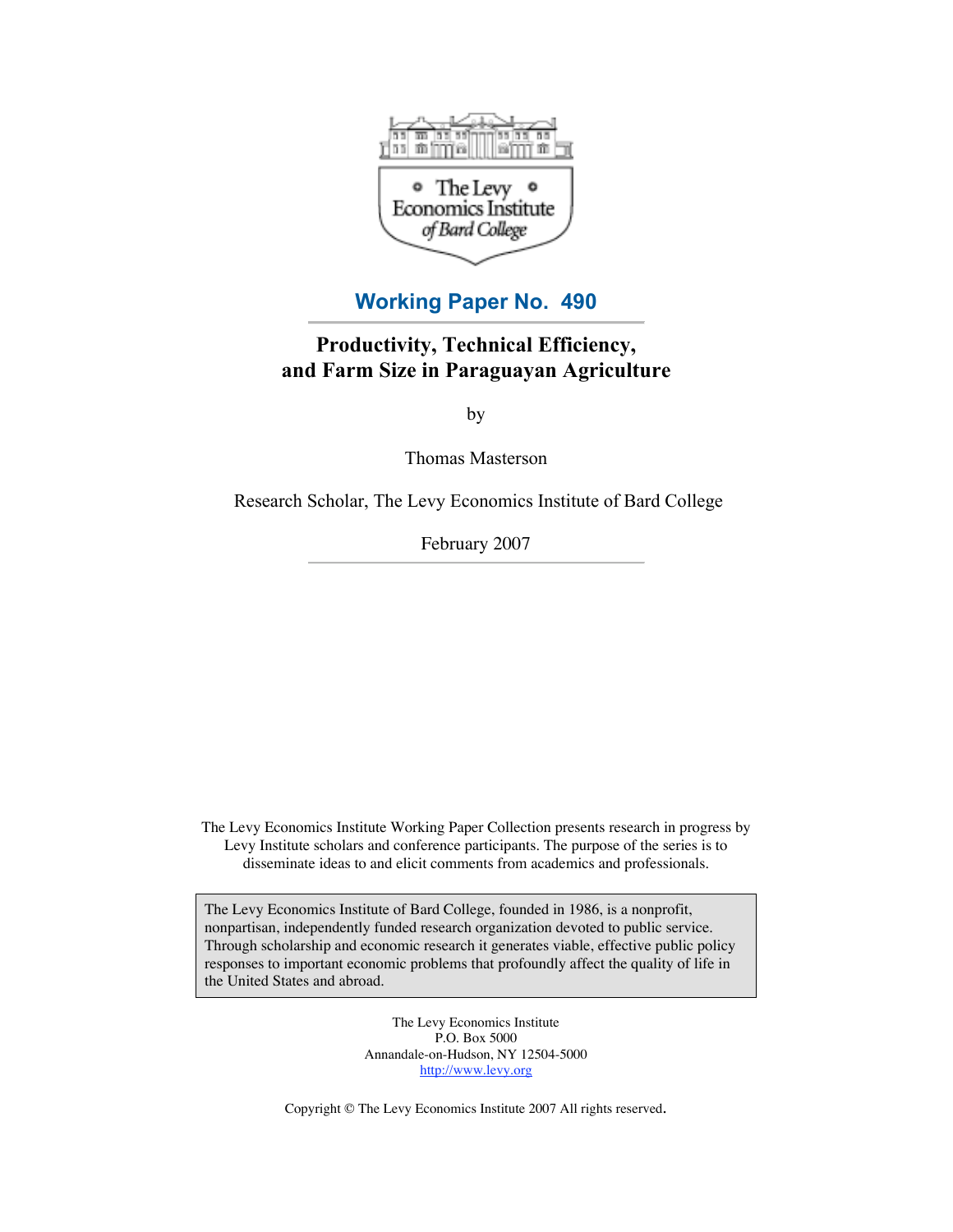### A**BSTRACT**

This essay assesses the relationship between farm size and productivity. Both parametric and nonparametric methods are used to derive efficiency measures. Smaller farms are found to have higher net farm income per hectare, and to be more technically efficient, than larger farms.

**JEL Classifications:** Q12, O12

**Keywords:** Farm Size, Productivity, Techincal Efficency, Paraguay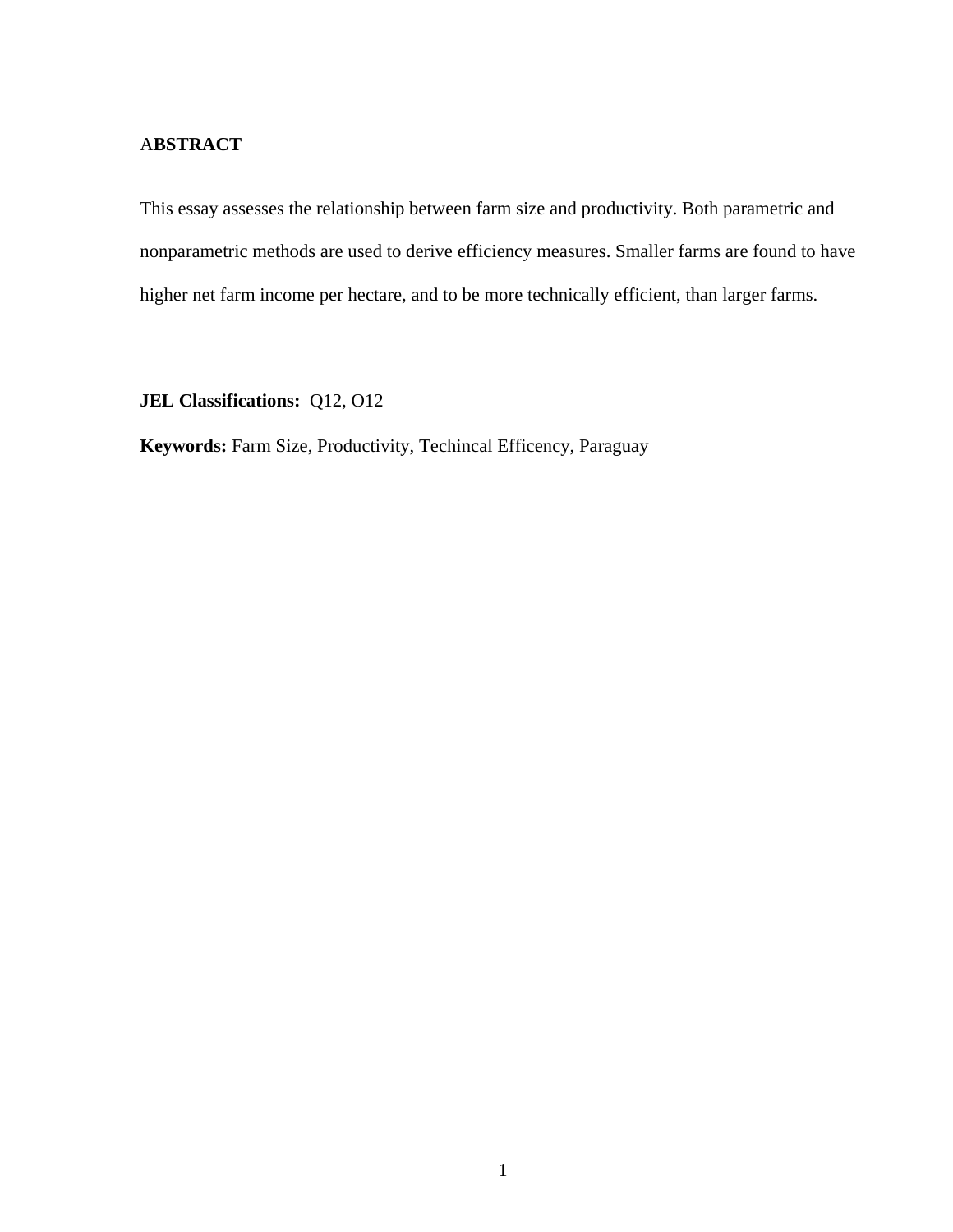## **1. INTRODUCTION**

One of the important economic arguments in favor of the equitable distribution of farmland is that smaller farms are more productive. A large portion of the economic development literature is devoted to this topic, with arguments going both for and against the notion that smaller farms are more productive. This essay, on the relationship between farm size and productivity, builds on the study J. Mohan Rao and I completed for the UNDP and Ministerio de Hacienda del Paraguay (Masterson and Rao 1999). This essay departs from the earlier work, using more recent data, allowing for comparison between two time periods, and by employing both stochastic and nonparametric techniques for generating technical efficiency measurements, an alternative to the factor productivity measures used in the original study. In addition, while the prior report was driven by the search for policy proposals to promote economic growth, this essay will focus on the inverse relationship itself. The results of the original paper support the hypothesis that farm size and productivity are inversely proportional in Paraguay. This result holds even taking into account the various other factors in the literature on the inverse relationship between farm size and productivity, such as land quality, Green Revolution technology, and supervision costs.

One critique leveled at the literature on the productivity-farm size relationship is that the measure used, land productivity, is inappropriate. Because it only compares total output to the size of the farm, ignoring other factors of production and inputs, land productivity is said to be, at best, an incomplete measure of economic efficiency. This study will address this issue in the Paraguayan context. Small farms have both higher land productivity and equal or better technical efficiency. This is true even when controlling for many of the factors the literature suggests as possible explanations for the inverse relationship. I will now discuss the literature on the farm size productivity relationship briefly, before moving on to review the data and the methodology I will use, and then my results.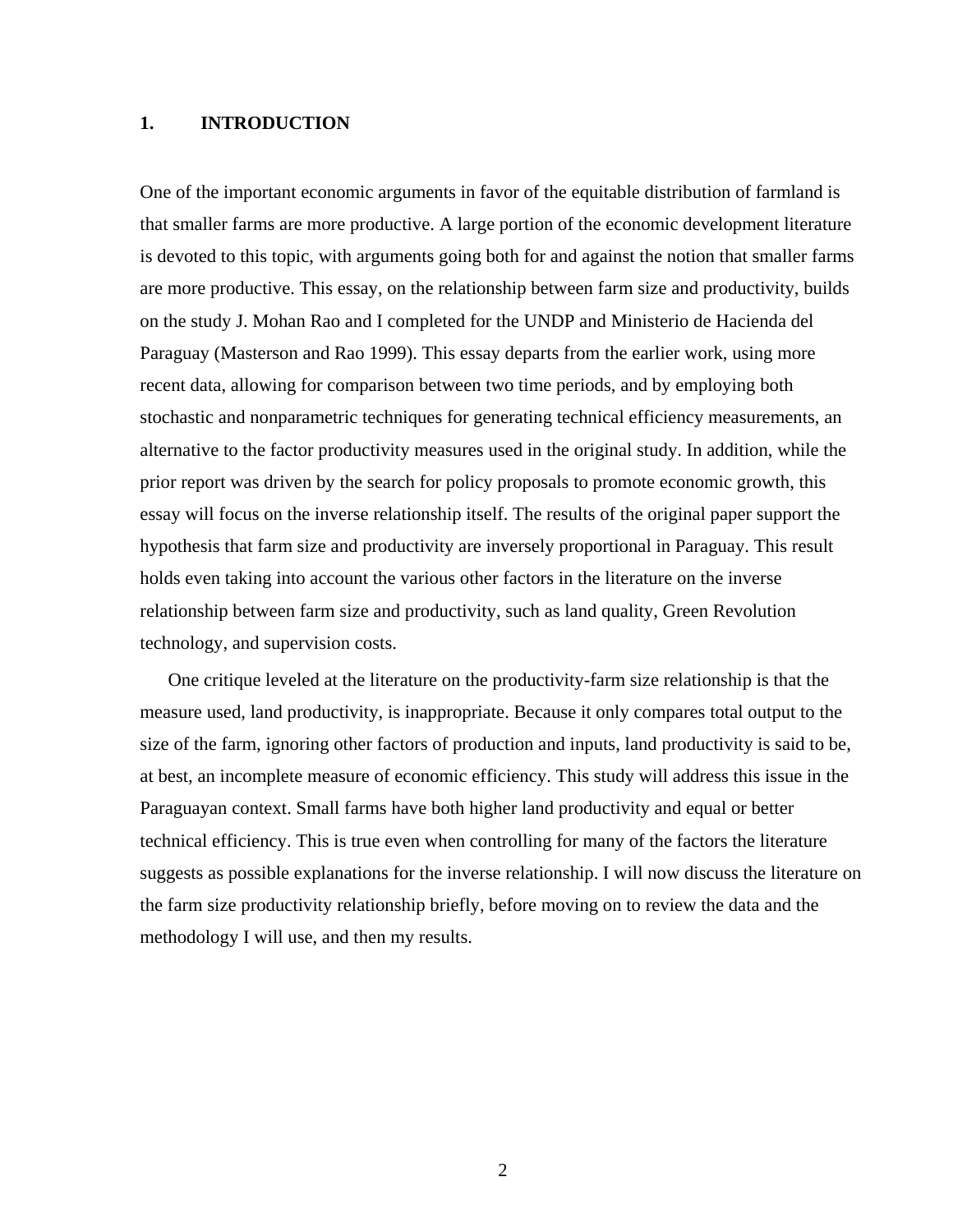### **2. LITERATURE REVIEW**

Study of India's Farm Management Surveys sparked a debate in the 1960s on an observed inverse relationship between farm size and productivity (Sen 1962). Inputs, costs, and output per hectare seemed to decrease as farm size increased, while output per unit of input increased. Debates raged over whether this was due to differential factor prices, differential land use intensities (cropping and inputs), qualitative factor differences, class-based differences among farms of different sizes, or some combination of factors. The implications of these findings for agrarian reform added a great deal of fuel to the fire. Higher factor use intensities on small farms were clearly a phenomenon that demanded study (Mazumdar 1965; Dyer 1991).

The debate and the studies it provoked produced interesting findings and conclusions. It was found that there is an inverse relationship between total output divided by net cropped area and farm size, and that using gross cropped area reduces the strength of this relationship. The search for an inverse relationship for physical yield of individual crops yielded weak evidence, but a strong inverse relationship between cropping intensity and farm size was found. Inverse relationships were found between labor intensity and farm size, between family labor and farm size, between capital input intensity and farm size, but not between intermediate inputs and farm size. And an inverse relationship between percentage of land irrigated and farm size was discovered. The observed inverse relationship was not due to differences in factor endowments (soil, labor, management ability, etc.), but to higher land use and cropping intensities. While differential factor prices, property rights, and tenure play a part in this phenomenon, the inverse relationship reflects "the desperate struggle of poor and marginal peasants to scratch a bare subsistence" (Dyer 1991). This Indian debate sparked many similar debates and studies in the rest of the world, in which many explanations have been proffered for the inverse relationship, some by those advocating for land reform and others by those who question its wisdom.

Carter (1984) sets out many of the possible explanations for the observed inverse relationship. Village-specific factors might be correlated to farm size (such as the Malthusian argument that greater land quality would lead to greater population density). Then there are possible characteristics of small farms themselves: they may have better quality soil within villages; size may be a proxy for mode of production; there may be diminishing returns to scale; they may be more technically efficient. This section will review the literature for each proposed explanation of the inverse relationship.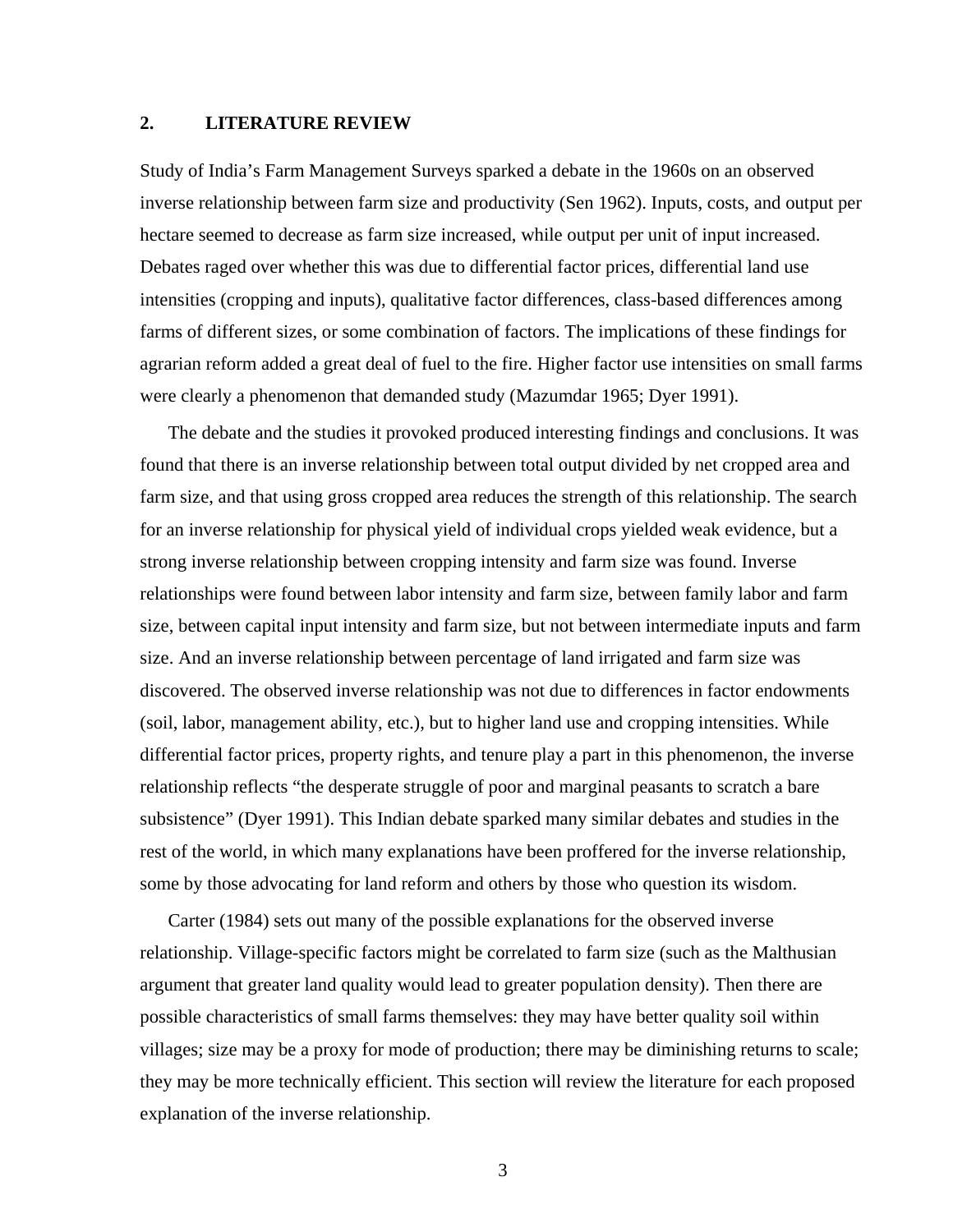Production conditions in developing countries seem to have certain characteristics in common: a bimodal production structure (large farms with lots of unused land and small farms with excess labor); capitalist relations of production are less prevalent than in industrialized nations; in some areas, markets in the means of production are controlled by rich landowners (Cornia 1985). Do these conditions contribute to the inverse relationship? Ajit Kumar Ghose (1979) investigates the contribution of the organization of production to the observed inverse relationship in Indian agriculture. He classifies farms along two axes, ownership and labor. Peasant farms are those on which family labor makes up fifty percent or more of the total labor employed in production. Tenant farms are those which lease or rent at least some of the land they operate. He finds that the intensity of labor, as well as other inputs, varies inversely with farm size for all types (combinations of ownership and labor) of farm. He finds that an inverse relationship does exist between farm size and output per acre for all farms in most samples, for peasant tenant and peasant owner farms in most samples, and employer farms. Ghose concludes that small farms' allocative efficiency is due not to the superiority of peasant organization of production, but relies on primitive technology and undeveloped markets: in the absence of laborsaving technologies and developed markets in inputs (such as fertilizer) and labor, small farms, with abundant labor and the use of farmyard manure, have the advantage. But Ghose hypothesized that this advantage would disappear with technological progress.

Many authors conclude that the inverse relationship is a result of differential factor use intensity (Carter 1984; Newell, Pandya, and Symons 1997). In a 1996 study typical of this approach, Byiringiro and Reardon find that small Rwandan farms achieve three times greater land yields, use four times more labor, and have four times the number of plots per hectare that larger farms do. They conclude that as a result of this, small farms have greater average and marginal productivity of land and are less allocatively efficient. The question of the source of this differentiated use of factors (especially family labor) is often attributed to imperfect labor markets (i.e., lack of off-farm employment opportunities [Verma and Bromley 1987]). This is one of the most well-developed areas of the overall inverse relationship literature.

One proposed explanation of high labor use intensities on small farms is that in the land market, smaller peasants face higher effective purchase prices for land. This skewed resource position for smaller farmers has several implications about their use of labor vis-à-vis larger farmers: they use labor more intensively for each crop; they use more of the available land; they choose more labor-intensive crops; and they use their own labor for land improvements. All of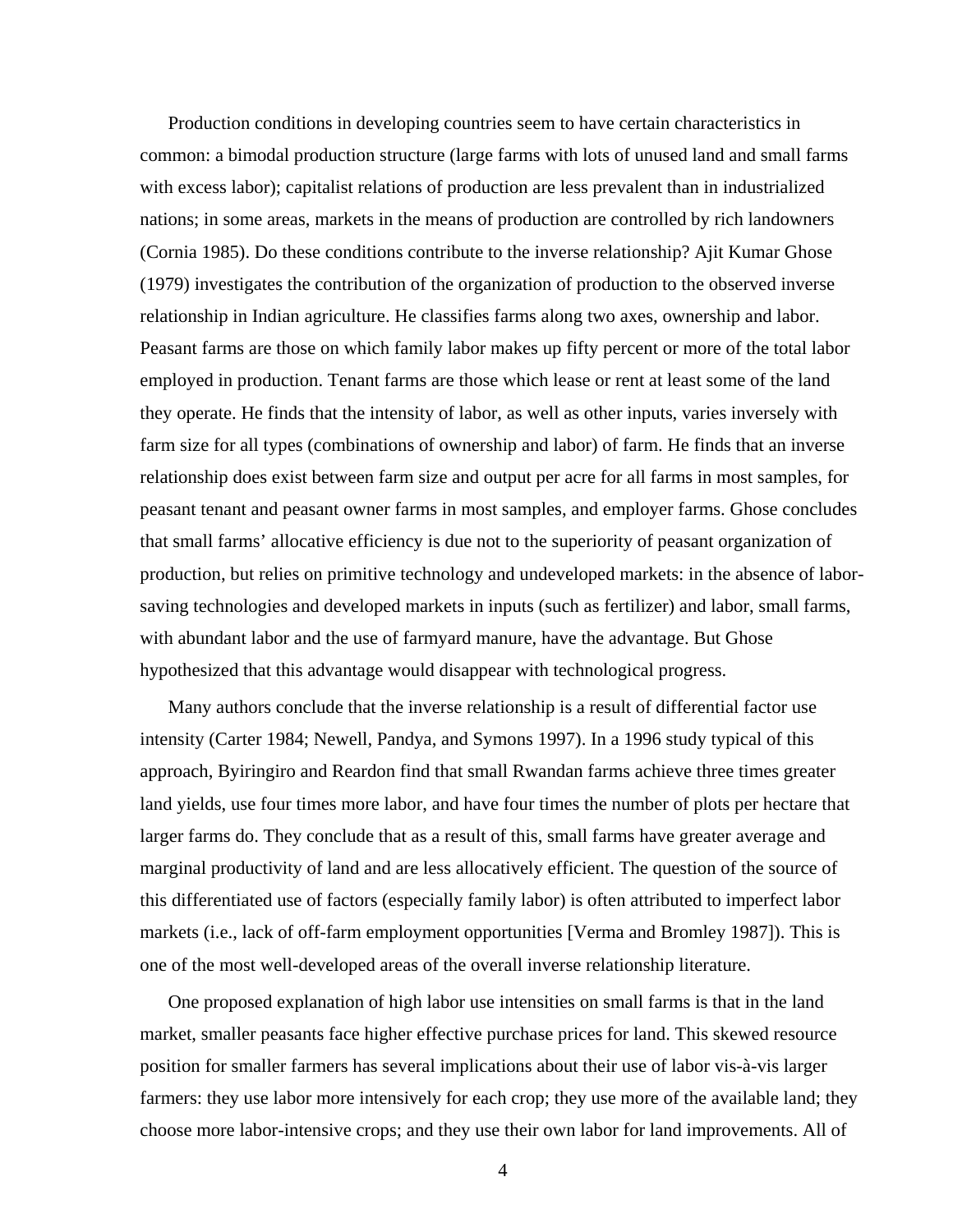these implications lead to the conclusion that small farmers have a higher resource use per unit of land. This factor use intensity gives small farms a productivity advantage over large farms, but with the advent of green revolution technology, they might lose this advantage, since, in the absence of technical extension and credit services, small farmers do not have access to these technologies (Cornia 1985).

Another explanation for the greater intensity of family labor among small peasants is desperation. If small farmers are struggling at the edge of survival, they are more likely to work hard. It would not be prudent to equate the welfare of the small peasant household with its productivity, if that productivity is the result of poverty.<sup>[1](#page-5-0)</sup>

Dualistic labor markets have also been proposed as an explanation—if family labor is cheaper, then there should be a higher labor to land ratio on the smaller farms. There are logical economic reasons for a gap between the supply prices of family and hired labor. There is less uncertainty about effort with family labor than with hired labor, making the opportunity cost for family labor lower (Mazumdar 1965). In addition, workers may prefer to work for themselves, or at least for their own family, than to work for someone else (Sen 1975). The control large landowners have, over factor markets especially, means that different size farms face different factor prices: for small farms, land and capital are more expensive than for large farms, while labor is less expensive. This leads to excess labor supply in the labor market, which would imply that wages in agriculture will tend towards zero. This is not observed, however, since the wage will not drop below some "minimum caloric requirement." Large farms will hire labor only until the marginal product of labor is equal to this minimum wage. Thus, there will be unemployed labor and the opportunity cost of employing family labor will be low on small farms (Verma and Bromley 1987; Cornia 1985).

Such labor market theories of the high family labor use of small farms and its contribution to the inverse relationship have relied on labor market dualism, but the fact remains that small farmers both hire in and hire out labor (though this is not to say that they are perfect substitutes; for more on that, see below). In addition, hired labor is necessary on larger farms, so family labor is an unlikely explanation for the inverse relationship between fifteen and fifty acres, for example. Thus, it is important not to go too far in identifying farm size with characteristics such as capitalization, mechanization, and use of wage labor (Dyer 1996). Feder (1985) offers an

<span id="page-5-0"></span><sup>&</sup>lt;sup>1</sup>I am grateful to Vamsicharan Vakulabharanam for his observations.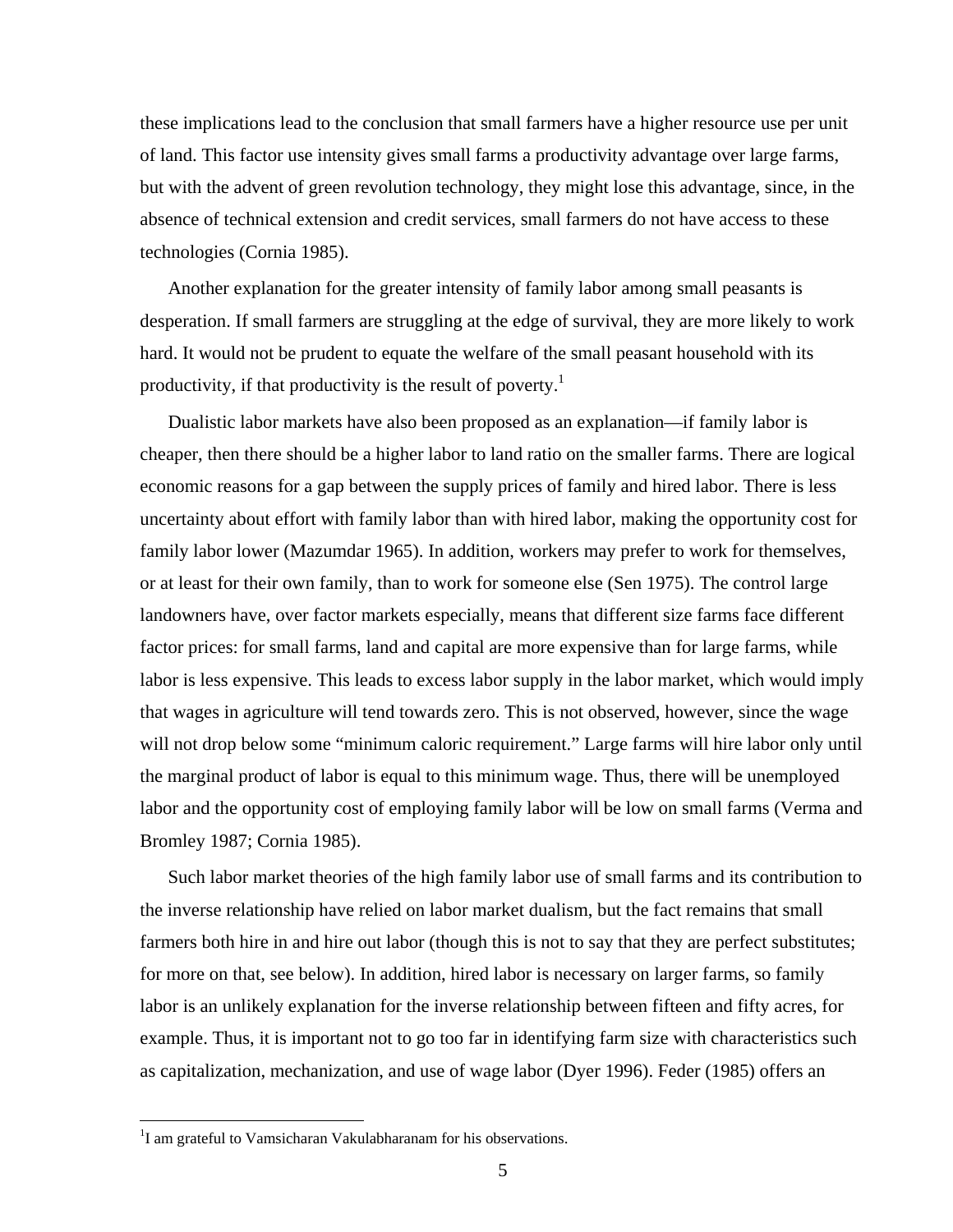alternative explanation of the more intense use of family labor, based on three propositions: first, that family labor is more efficient than supervised labor; second, that family labor is more motivated than hired labor and can supervise the latter; and third, that the supply of working capital is directly related to farm size.

The greater efficiency of family labor on small farms may be due to two factors. First, as the ratio of hired to family labor rises, supervision becomes more time consuming and less effective. Second, as the social distance between the supervisors and the hired labor increases (as it would on larger farms), the effectiveness of supervision will decrease (Boyce 1987).

Another common refrain is that, due to the stochastic effects of weather and so forth on agricultural output, farmers cannot use output to monitor the effort of employees. Thus, farm wage labor requires supervision. This results in the inverse relationship (the larger the farm, the thinner the family labor is spread, the greater the monitoring problems), as well as the structure of agrarian land and labor contracts, and the adoption of labor saving technology by larger farms. In his study, Frisvold (1994) determines that family and hired labor are not perfect substitutes. While the source of differential family labor use among farm sizes will not be examined in this study, its effects on productivity will be.

Neoclassical theorists argue that the segmentation of land, credit, and labor markets results in the inverse relationship. Large landowners have access to land and credit that small farmers do not. However, this segmentation implies that larger farms are more capital intensive, which should theoretically decrease the inverse relationship (Dyer 1996). While larger farms generally have higher land-to-labor and capital-to-labor ratios, they do not necessarily have higher capitalto-land ratios. If the capital-to-land ratio is higher for large farms, then the inverse relationship is weakened. In 1991, larger farms did indeed have higher capital to land ratios in Paraguay (Masterson and Rao 1999). Carter and Wiebe (1990) argue that small farms' hyperproductivity is eventually overwhelmed by capital constraints—as farm size increases, it becomes less easy to substitute family labor for hired labor and other purchased inputs. Since credit markets in many less-developed countries are characterized by undeveloped financial institutions (meaning local money lenders making high interest rate loans to small farmers, while lower interest rate, "institutional" credit goes to the richer peasants), the cost of and access to credit are inversely related to farm size (Cornia 1985). This credit market segmentation favors the reduction of the inverse relationship. Labor market segmentation, on the other hand, may intensify the inverse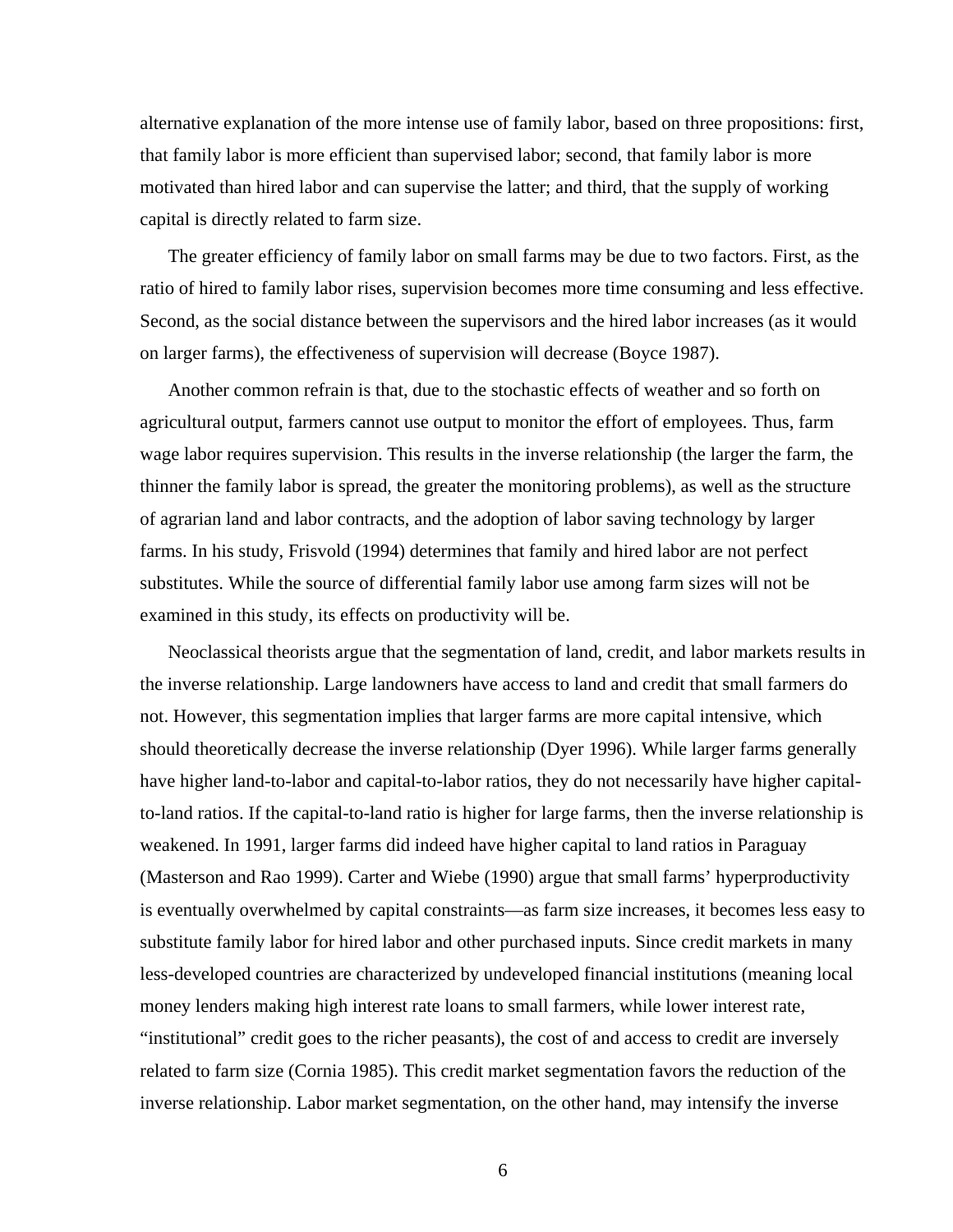relationship. Segmentation in input markets may also tend to diminish the inverse relationship if larger farmers have first access to tractors, etc.

Land quality differences may contribute to the inverse relationship. More output may lead to greater population growth in areas with greater land quality, which could lead to greater fragmentation and, thus, smaller farms. Land quality differences have two possible sources: natural differences in soil types, climate, etc.; and man-made differences, due to investments in fertilizers, soil conservation, etc. In the latter case, small farm size could lead to better quality land, not the other way around. Smaller farms may be more likely to make labor-intensive investments in soil quality.<sup>[2](#page-7-0)</sup> Bhalla and Roy (1988) argue that, if land quality and farm size are inversely correlated and farm size and cultivated area are directly correlated, then excluding land quality from regressions of land yields on cultivated area would bias the estimated coefficient of cultivated area downward. But this would be bias only if the soil quality differences were not due to investments made by farmers themselves. Thus, agro-climatic conditions and soil quality, crucial determinants of agricultural productivity, as well as measures of farmers' investments in soil quality must be included in investigations of said productivity.

Attempts to incorporate soil quality into empirical investigations of the inverse relationship have met with mixed results. Newell, Pandyal, and Symons (1997) argue that, in Gujarat, farms are smaller in fertile regions than in less fertile regions, so that output per hectare is larger on small farms. Benjamin (1995) tests land quality's contribution to the inverse relationship with inconclusive results—land quality may be a factor. He does not examine labor market effects, due to data limitations, but argues that local labor market conditions should remove the effect via cluster fixed effects. Carter (1984), on the other hand, finds that while land quality explains some of the inverse relationship, it does not explain all of it. Both natural soil quality and investments in soil quality must contribute to productivity, so I will test that contribution.

<span id="page-7-0"></span>While decreasing returns to scale would explain the inverse relationship, evidence of constant returns to scale is widespread, even after the introduction of green revolution technology (Carter 1984). Constant returns to scale implies that there is no technological basis for the inverse relationship, but does not rule out scale related price differentials (Feder 1985). Increasing complexity and supervision/incentive problems may contribute to diseconomies of scale, but if technical economies of scale exist, they could dominate organizational diseconomies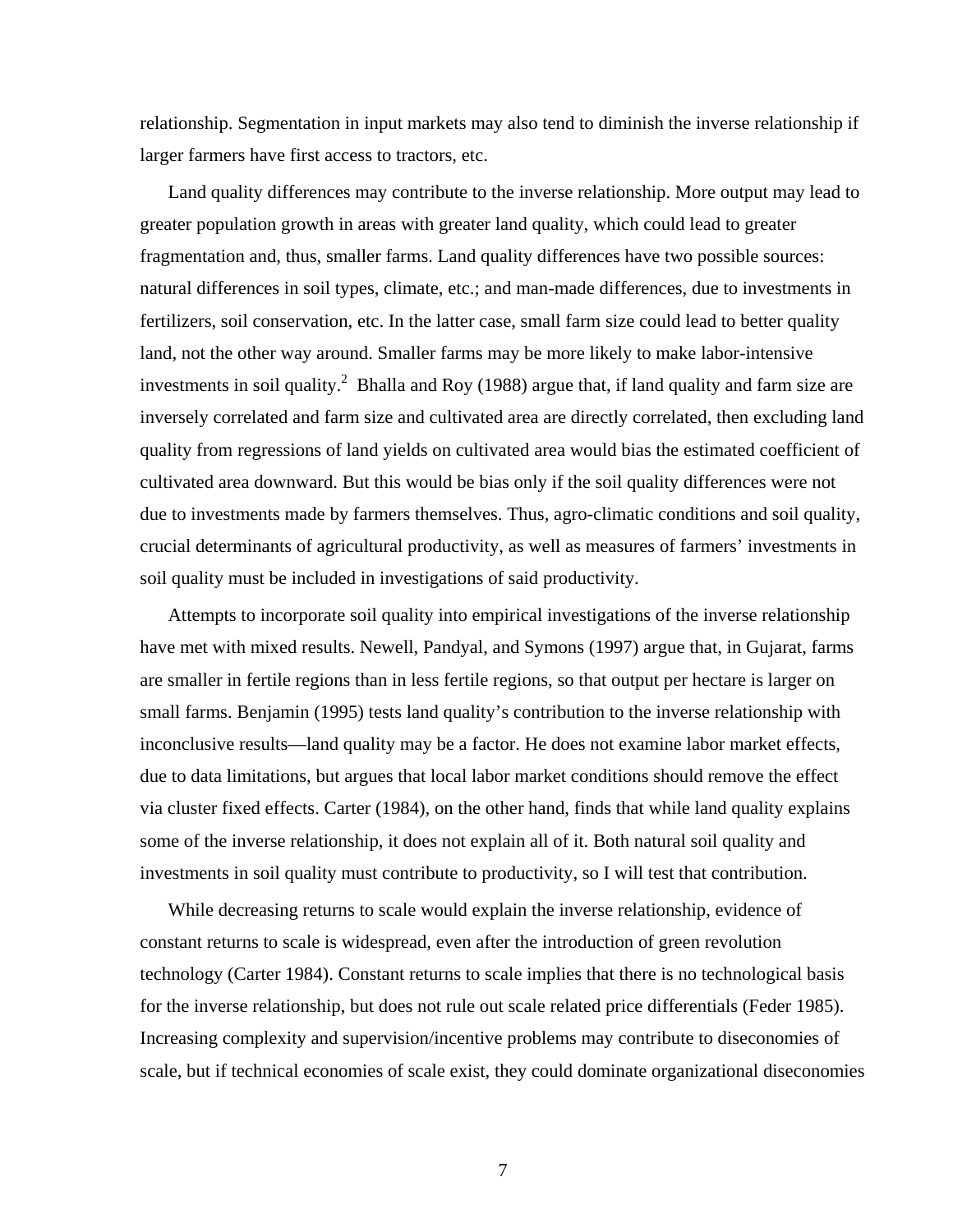(Dyer 1996). A. B. Deolalikar (1981), in another study on Indian agriculture, investigates the inverse relationship geographically and finds that the inverse relationship holds for the traditional sector, but concludes that the green revolution, where it has taken hold, has wiped out the inverse relationship.

The work of anthropologist Sol Tax in Mayan communities in Guatemala is the basis for a major Latin American version of this debate: the "efficient but poor" hypothesis put forward by Schultz in his seminal 1964 study of Guatemalan Indian villages. The two main contributions of Schultz's work were: that low income levels among indigenous/peasant communities were the result of the low productivity of the available inputs and not due to allocative inefficiency by individual peasant farmers; and that outside experts could not improve productivity simply by suggesting reallocation of existing resources. Education was needed to facilitate new, higher productivity factors of production. Schultz's real contribution was in pointing out that peasants are more than willing to respond to changing incentives. Schultz's analysis employed a particular type of long-run economic equilibrium pertaining to peasant economy. Constant technology, preferences, and motives had been in place long enough for peasants to optimize at the margin. Thus, the low marginal product of labor led to the observed "idleness" of peasants, and low rate of return to savings to "lack of thrift." The implication is that the "efficient but poor" hypothesis seems to be contradicted in changing conditions or imperfect markets. But for Schultz, it was *responsiveness* that leads to efficiency. Outside experts, though, can valuably advise on the use of new technologies (Ball and Pounder 1996).

The risks involved in agriculture can be expected to affect the behavior of both small and large farmers. Given a lack of crop insurance markets and an unequal distribution of land, food price risk will result in the hyperexploitation of household labor on smaller farms (Barrett 1996). Larger farmers (who presumably have options smaller farmers don't) will substitute away from farming to less risky options. In a context of imperfect land and/or credit markets, this will lead to underutilization of land by large farms. This combination, or either effect separately, will contribute to an inverse relationship. I now discuss the data I use in this essay.

 $\frac{1}{2}$  $2$ These investments are also dependent on tenure security—a short-term renter is unlikely to invest labor on soil improvements.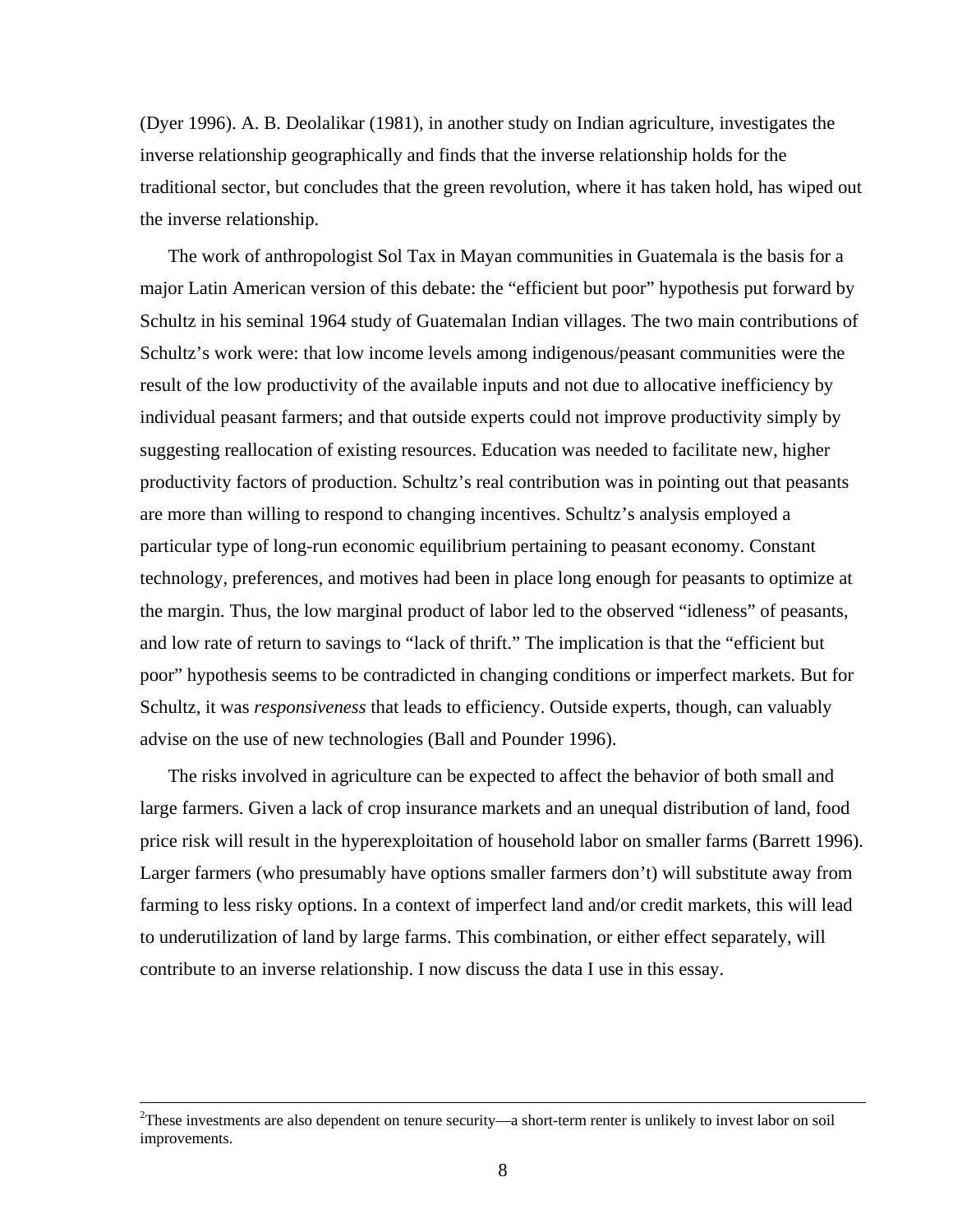## **3. DATA AND METHODOLOGY**

The work in this study will be done using the 2000–2001 MECOVI dataset, as well as soil quality data that I obtained from the Ministerio de Agricultura y Ganaderia (MAG) of Paraguay in the summer of 1998. The Mejoramiento de las Encuestas de Hogares y la Medición de Condiciones de Vida (MECOVI) dataset is a Living Standards Measurement Survey, following the World Bank's LSMS guidelines. It includes data on a sample of 8131 representative Paraguayan households, including demographic data for each household member, data on individual land ownership, data on land controlled in various forms of tenancy, data on the usage of land, and detailed output and price data for crops, livestock, dairy, and processed goods. Using these data, I am able to calculate the total value of agricultural output for each farm household. I am also able to derive a number of interesting and useful bits of information for use as explanatory variables, as described below. Additional notes on data are contained in Appendix A.

In the UNDP study, we used a variety of models to examine productivity in Paraguay. We ran regressions of land, labor, and capital productivity, as well as the three factor ratios (land/labor, land/capital, capital/labor) using a variety of determinants, including household size, age, education and sex of the household head, ratio of family to total labor, soil quality, use of green revolution technologies and soil conservation techniques, and access to credit and technical assistance. In addition, we created a new measure of efficiency, "relative efficiency," by running a log-normal production function regression and dividing the actual output values by the resulting predicted values. Unfortunately, the relative efficiency measure did not vary enough among farms to be useful for measuring differences (Masterson and Rao 1999).

What measure of productivity to use is certainly an open question. Most studies have used either a production function approach or used land productivity (aggregate output divided by farm size). This measure is subject to criticism as giving too much importance to one input, land. In the Paraguayan context of extremely high land concentration and high rates of rural poverty, a focus on land is appropriate. However, I will examine efficiency as well, since another critique of the use of land productivity is that it is not an accurate measure of actual efficiency. Thus, this paper will focus on two measures: land productivity (the subject of the inverse relationship literature) and technical efficiency.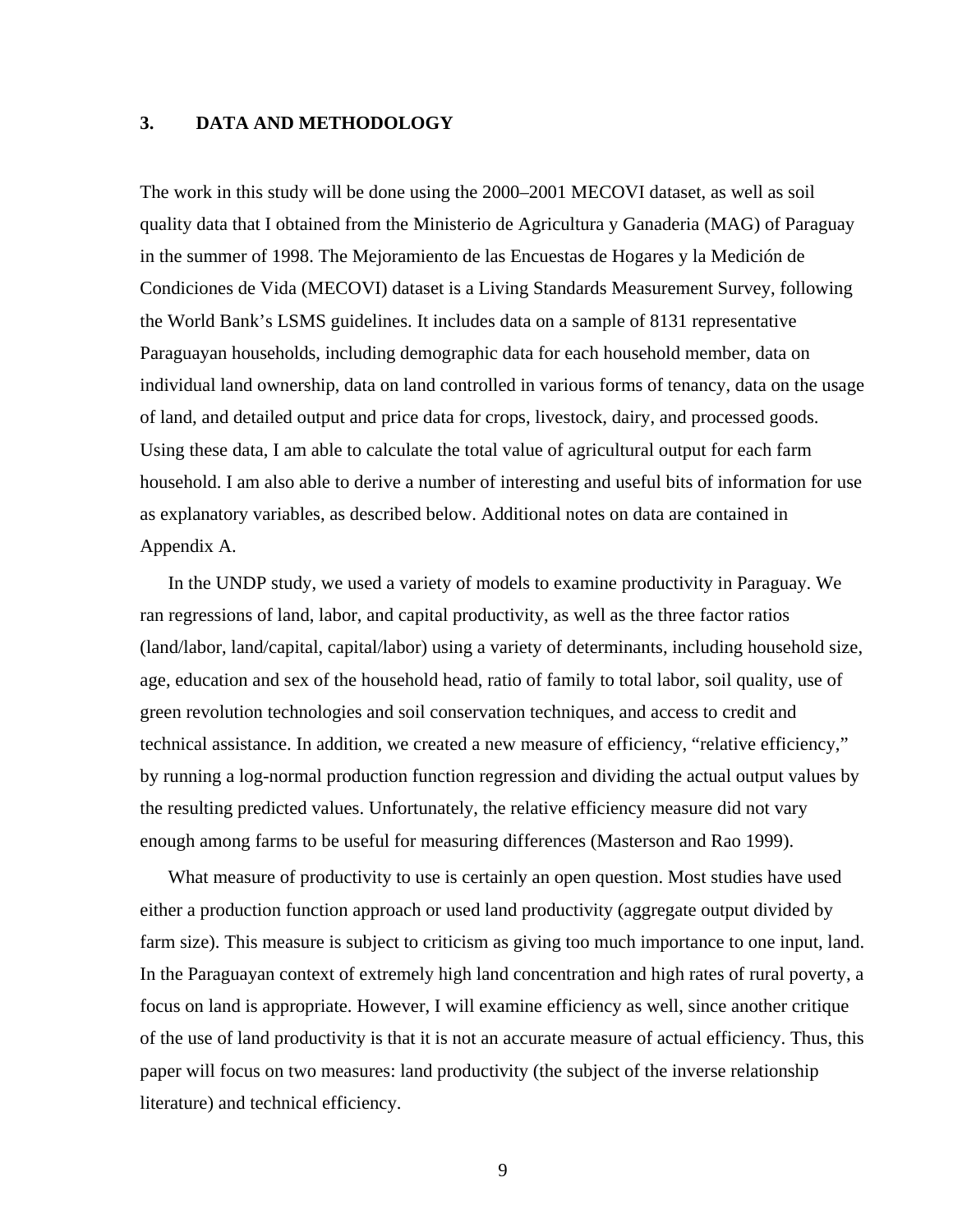I use two methods for deriving the technical efficiency measure. Both are production frontier techniques. One is a nonparametric technique—data envelopment analysis. The second is a regression technique, a stochastic production frontier. I'll now explain each in turn.

The data envelopment analysis method I employ,<sup>3</sup> unlike the stochastic method of frontier estimation, has the advantage of not imposing a functional form on the production data. In addition, this technique, unlike the stochastic method described below, allows for multiple outputs. I solve a linear program of the form:

Min 
$$
\phi
$$
  
\ns.t.  $\sum_{j} \lambda_{j} x_{ij} + S_{i}^{\dagger} = \phi x_{ij} \quad \forall i$   
\n $\sum_{j} \lambda_{j} y_{rj} + S_{r}^{\dagger} = y_{rj} \quad \forall r$   
\n1)  
\n $S_{i}^{\dagger}, S_{i} \geq 0 \quad \forall i, \forall r$   
\n $\lambda_{j} \geq 0 \quad \forall j.$  (1)

Where  $x_{ij}$  is the amount of input *i* for farm *j*,  $y_{ij}$  is the amount of output *r* from farm *j*, and  $j_o$  is the farm to be assessed. The objective variable  $\phi$  measures the technical efficiency of farm  $j_o$ . The two slack variables, *S*  $^{+}$  $\int$ *i* and *S r* , measure slack in inputs and outputs, respectively. This linear programming model fits an n-dimensional (in this case  $n=10$ : 6 inputs plus 4 outputs) envelope around the data and determines each farm's distance from it. This distance gives a measure of each farm's technical efficiency relative to every other farm, a desirable characteristic.

The stochastic production frontier method uses a regression specification of the following general model:

$$
y_i = \beta x_i + v_i - u_i \tag{2}
$$

<u>.</u>

<span id="page-10-0"></span><sup>&</sup>lt;sup>3</sup>Following the work of Fletschner and Zepeda (1998) and others: Chavas and Aliber 1993; Banker, Charmes, and Cooper 1984; and Emrouznejad 2004.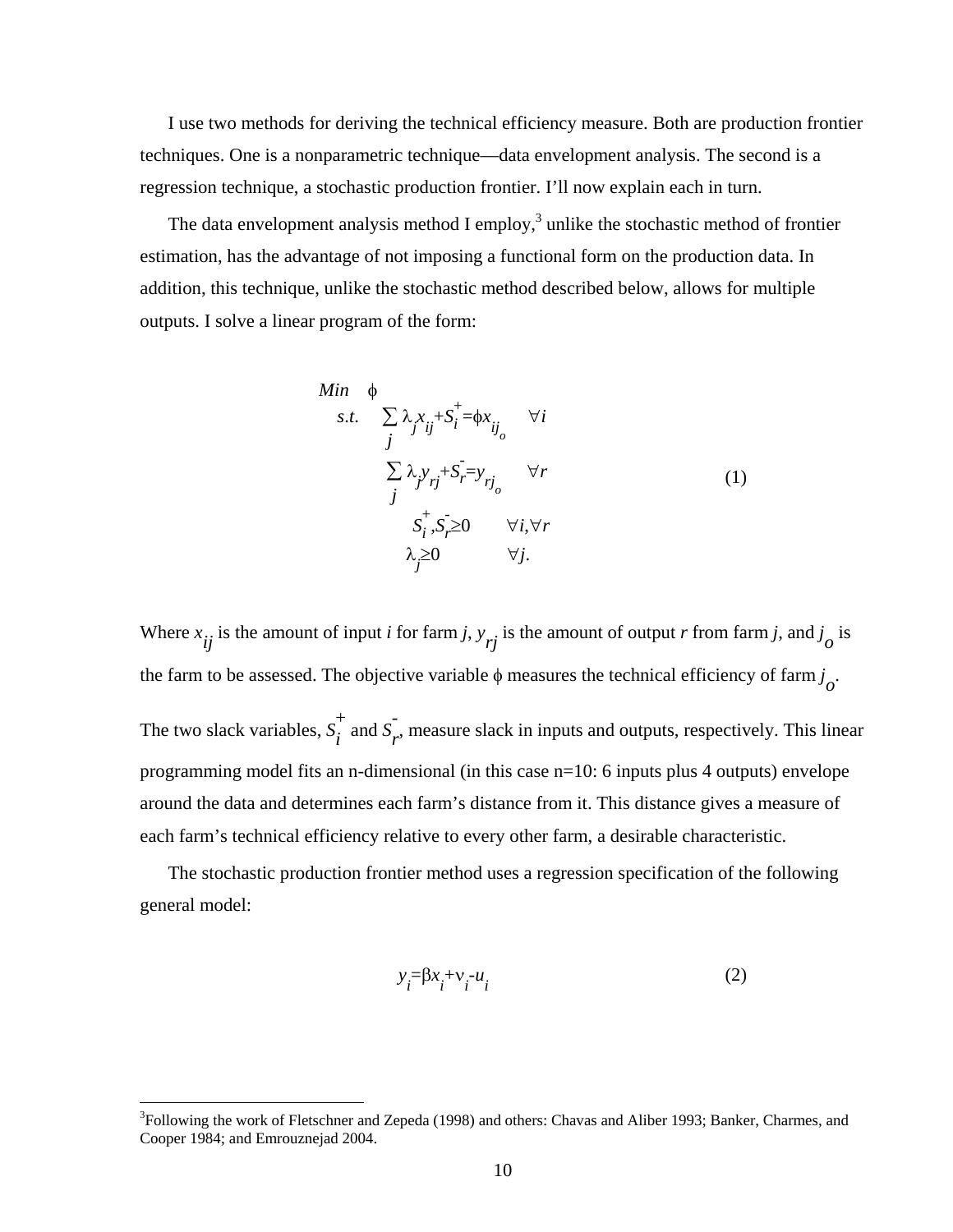in which  $y_i$  is the total production of farm *i*,  $x_i$  is a vector of inputs for farm *i*,  $\beta$  is a vector of coefficients,  $n_i$  is a randomly distributed error term for each farm *i*, and  $u_i$  is a one-sided (positive only) inefficiency error term (Aigner and Chu 1968). The specification I use is as follows:

$$
y_i = \beta_1 AreaOp_i + \beta_2 Fam_i + \beta_3 Hired_i + \beta_4 Rental_i + \beta_5 Dep_i + \beta_6 Imputs_i + v_i - u_i,
$$
 (3)

where y is the net value of farm production in millions of Guaranies,  $4$  *AreaOp* is the operational area of the farm (the farm's size, in hectares), *Fam* is the family labor employed on the farm (in person years), *Hired* is the hired labor employed on the farm (in person years), *Rental* is the resources rented by the farm (in millions G), *Dep* is the depreciation of the capital stock of the farm (in millions G), and *Inputs* are the inputs used by the farm in production (in millions G). By estimating this model, we can derive a technical efficiency measure by comparing the actual outputwith the predicted output for each farm.<sup>5</sup> So, both methods base a measure of technical efficiency on the distance of each farm from a production frontier generated using all the farms in the sample.

I regress the land productivity (net farm income divided by farm size, a value that is much more straightforward to arrive at) and the technical efficiency measures on household characteristics, farm characteristics, farm management factors, and regional factors. There are a number of important household characteristics that I will include. The gender, age, and education of the household heads are the first and foremost of these. I expect age and education to increase land productivity and technical efficiency, since knowledge and experience should improve farming ability. The sexes of the household head and of landowners are included. The sex of the household head dummy variables are *female*\_*head* and *male*\_*head*. These two variables account for all the single-headed households. The most numerous group, the dualheaded households are left as the control case. The sex of landowners is represented by *FLR*, a dummy variable that takes the value of one if there is a female landowner in the household. These measures can capture the effects of gender on productivity and efficiency. Since these

 $\overline{a}$ 

<span id="page-11-0"></span><sup>&</sup>lt;sup>4</sup>During the period of the MECOVI survey, one US\$ exchanged for an average of 3,685 Guaranies (hereafter simply G).

<span id="page-11-1"></span><sup>&</sup>lt;sup>5</sup>Stata version 8 provides a procedure called "frontier" to accomplish this.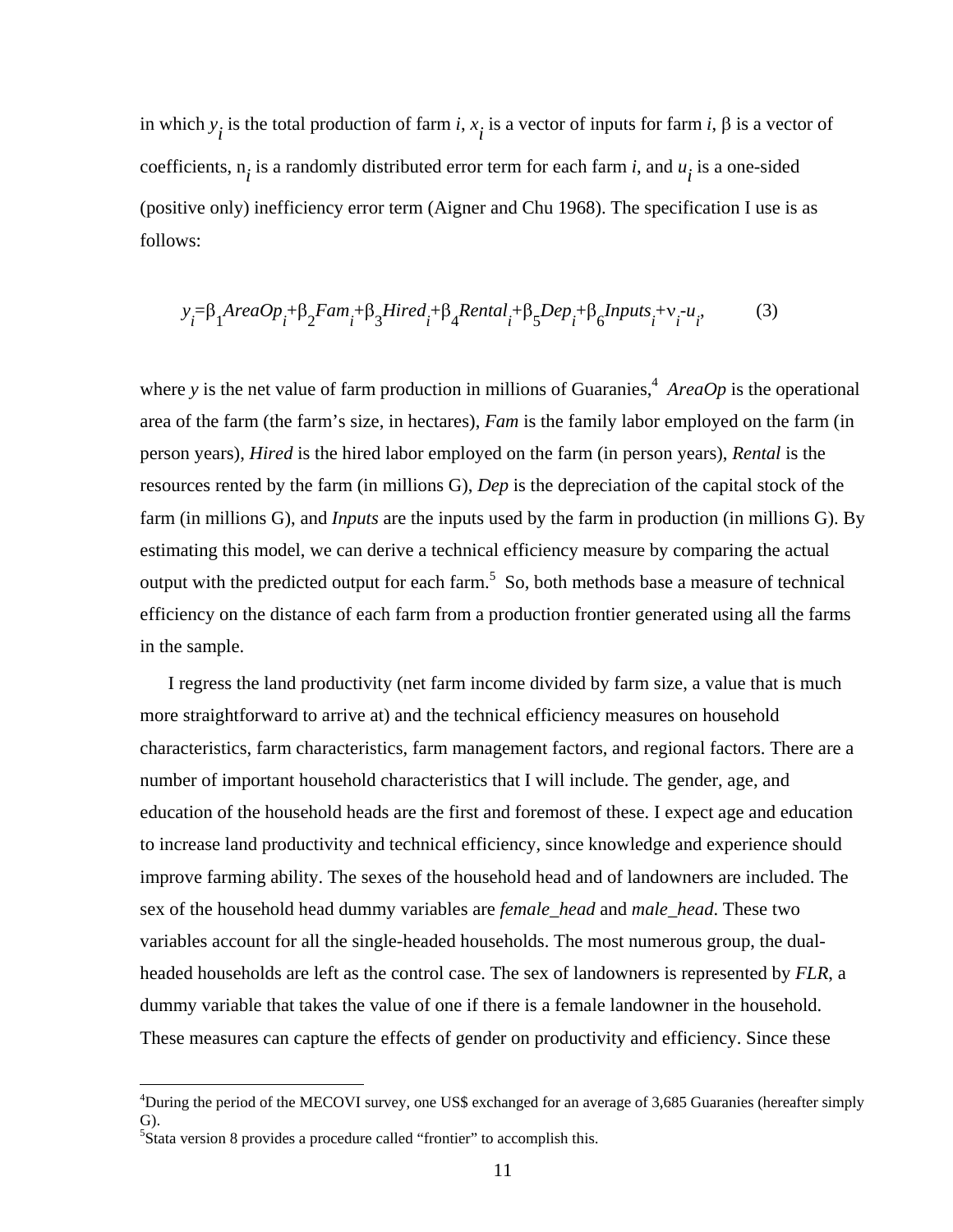effects can include both bias against women in input and output markets, and actual differences in allocating resources among farm production options, their impact on productivity and efficiency is difficult to predict, and, once arrived at, to interpret.

The farm characteristics I use include both the operational area and the area owned by the household (Binswanger, Deininger, and Feder 1995), household size, an index of tenure security,<sup>6</sup> [a](#page-12-1)n index of the mode of production,<sup>7</sup> and assets. Farm management characteristics include the receipt of credit, technical, and marketing assistance. Regional factors include the zone (see Appendix A) and the district-level soil quality index (see Appendix A).

### <span id="page-12-4"></span>**4. MEASURING TECHNICAL EFFICIENCY**

 $\overline{a}$ 

Table 1 contains the summary statistics for the variables used in the stochastic and nonparametric frontier estimates. The average total farm output for 2,885 rural farm households was 13.99 million G (about \$3,682). Of this total, most (9.63 million G, or 68.8%) was from crops, with the balance made up of cattle (1.52 million G, or 10.9%) and dairy income (2.17 million G, or 15.5%). Processing accounted for only an average of 670 thousand G (4.8%). The average farm size was 17.46 hectares, while the average farm household owned 9.21 hectares of land. Farms used, on average, 1.79 person years in family labor, while spending about 510 thousand G per year on hired help. Farms' rental of nonlabor resources averaged 490 thousand G annually, while their depreciation averaged 3.31 million G. Finally input costs averaged 3.3 million G per year.

I ran the linear programming model, using crop, cattle, dairy, and processed as outputs and operated land, hired labor, family labor, depreciation, resource rental, and agricultural inputs<sup>[8](#page-12-2)</sup> as inputs, using the linear program in Equation 1, above.<sup>[9](#page-12-3)</sup> I call the resulting measure nonparametric technical efficiency, *eff*1. Its mean is 0.22, which seems somewhat low for an average technical efficiency.

<span id="page-12-0"></span> ${}^{6}$ I derive the tenure security index by assigning a security value for each type of tenure (1, the highest for owned, titled land, etc.) and taking the average of the tenure security value for each farm, weighted by the share of the total operated area of each farm under the various farms of tenure. 7

<span id="page-12-1"></span>The mode index is constructed by taking the family labor employed in agriculture on the farm and dividing by the sum of family and hired labor employed on the farm. Thus, if *mode*=1, the farm uses family labor only, and if *mode*=0, the farm uses hired labor only.

<span id="page-12-2"></span> ${}^{8}$ Fertilizers, pesticides, dietary supplements, and the like, aggregated by amount spent on each item.

<span id="page-12-3"></span><sup>&</sup>lt;sup>9</sup>The SAS statistical software package includes a linear programming procedure. The SAS program for creating the technical efficiency measure is a slight modification of the program provided by Ali Emrouznejad SASDEA.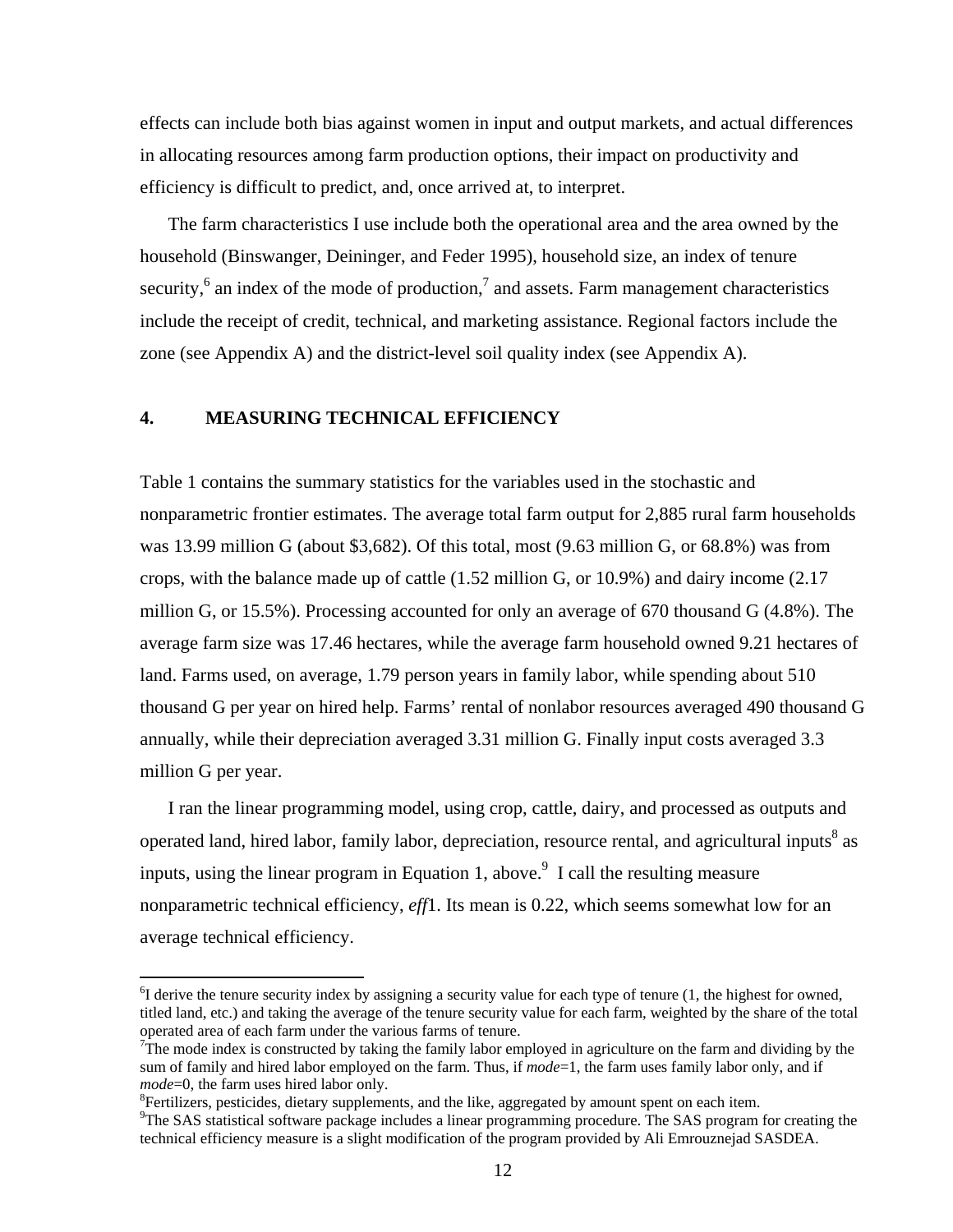I estimated six separate specifications of a stochastic production frontier using total output *y* as the dependent variable, the same set of six inputs as the nonparametric model (see footnote [4\)](#page-12-4). The specifications I use are, in order: linear, quadratic, and log in the dependent variables, for *y* and then *lny*. All six regressions yielded significant results. The built-in technical efficiency diagnostic of this *STATA* module provides a new variable containing the estimated technical efficiency for each observation in the regression estimation. I call the resulting variables, *seff*1 through *seff*6, stochastic technical efficiency. Interestingly, the means of *seff*1-*seff*3 are quite high (0.95) and their standard deviations are very close to zero. This quality makes these variables unattractive choices for dependent variables, since there is little variation to explain. It also appears that they are not very good measures of technical efficiency, unless we believe that all farms are quite efficient and quite similar. I do not. Thus, *seff*4-*seff*6 are likelier candidates. Of the latter three regressions, the last (log-log model) yielded the strongest result (highest  $\chi^2$ ). The resulting variable, *seff*6, also has a higher mean than the rest of the estimates. I report the result of this regression in Table 2, below. Now that I have all of my dependent variables in hand, I move on to explaining the variations among rural farm households.

## **5. EXPLAINING PRODUCTIVITY AND EFFICIENCY**

I now examine each of three measures of productivity or efficiency: land productivity, *LP* (total value of farm output divided by farm size), and the two technical efficiency (stochastic technical efficiency, *seff*, and nonparametric technical efficiency, *eff*) measures, the derivation of which was described in the previous section. For each, I attempt to explain variations by farm size, controlling for other factors. First, notice that the land productivity measure clearly shows a tendency to decrease with farm size. See Figure 1, which graphs the result of a nonparametric regression of the log of land productivity on the log of farm size. The relationship between farm size and the stochastic technical efficiency measure is similar, though not as clear (Figure 3). The relationship between farm size and nonparametric technical efficiency is U-shaped (see Figure 2). The following descriptive statistical analysis by farm size will shed some more light on these relationships before I test them with regression analysis.

First, I present the descriptive statistics for all of the dependent and independent variables I use in the regression analysis (Table 3). For the sample as a whole, the average area owned is 9.9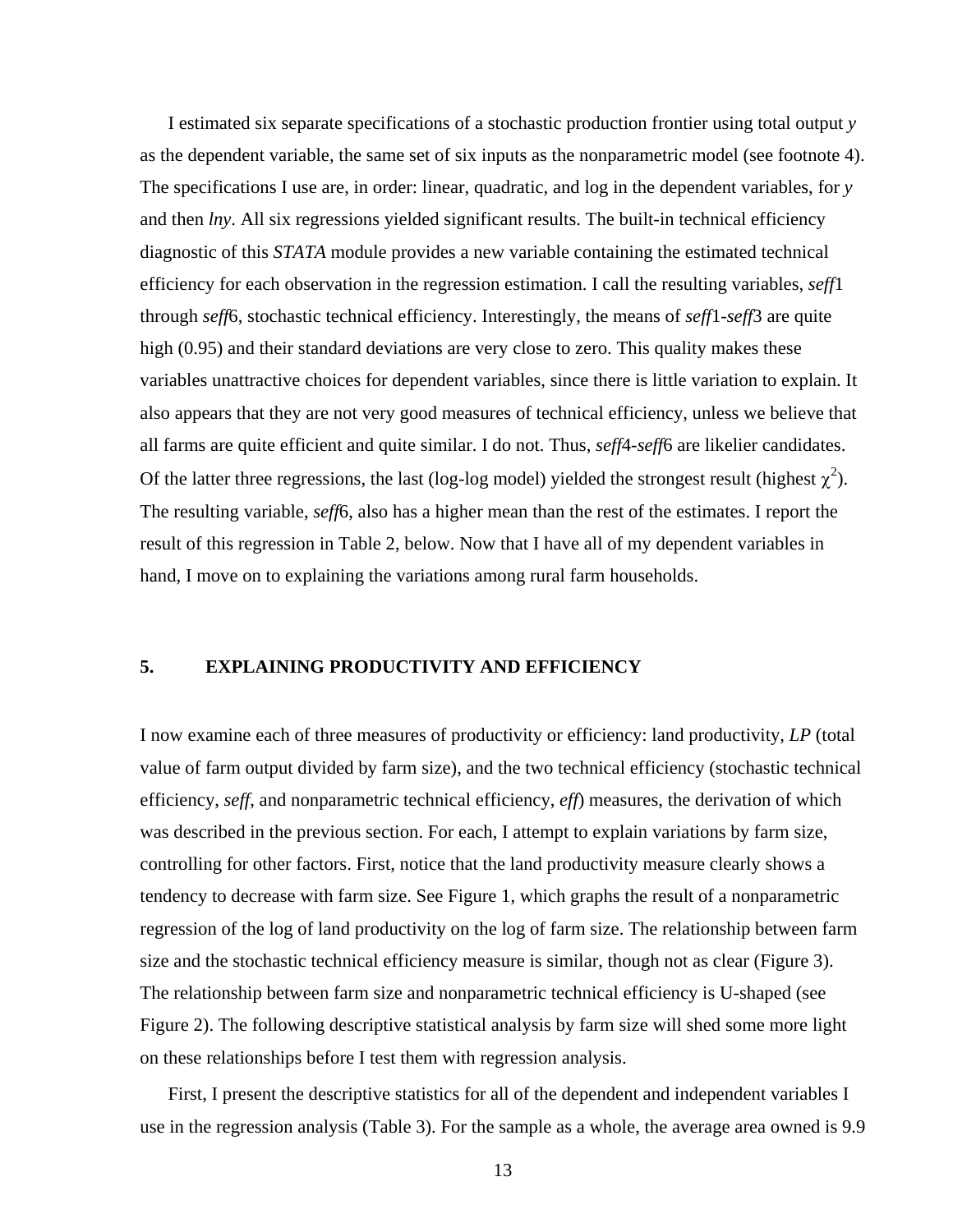hectares, while the average area operated is 16.7 hectares. The average farm had a tenure security index of 0.8. The average farm had a forty-four year old female head and a forty-eight year old male head, each of whom had five years of education. Twelve percent of households were headed by a single female and 10% were headed by a single male. Women owned land in only 7.8% of households. The average household had five members. The average farm had productive assets worth 26 million G. Seven percent of farms received technical assistance, 10% received credit assistance, and less than one percent received marketing assistance. The average farm used family labor almost exclusively (the mode of production index for the average farm was 0.96). The average soil quality was 0.4. None of the farms in the sample were in the Chaco region (because I have no soil quality data for that sparsely populated part of the country).

Dividing up the farms in the sample according to size categories (based on operated area, or farm size), we can see that land is quite unequally distributed among rural farms (see Table 4). Of the 2,492 farms, 277 operate less than one hectare, 721 operate between one and five hectares, and another 539 operate between five and ten hectares. Thus, 61.7% of farms operate on less than ten hectares, which is still short of the overall average of 16.7 hectares! The very smallest farms enjoy the highest land productivity (13.7 million G per hectare), labor to land ratios (18.1 person years per hectare, see Table 6), and capital to land ratio (1.7 billion G per hectare). Land productivity drops steadily as we move into larger farm size categories, until farms larger than 50 hectares, after which land productivity rises slightly (though the three largest farms have more than double the land productivity that the farms in the 50 to 100 hectare range do). The smallest farms (those with farms less than 10 hectares in size) operated a total of 831 thousand hectares, which accounts for only 13.1% of the total land operated by farms in the survey, and they owned 13.7% of the total land owned (see Table 5). The labor to land and capital to land ratios fall steadily as the farm size increases, until leveling off for farms above 50 hectares, then increasing slightly for the largest farms (in the case of the labor/land ratio only, see Table 6). Clearly, smaller farms are engaged in more intensive use of their land. This is an intuitive result, since households with limited access to productive resources are under great pressure to use everything they have in order to survive. This intensity no doubt is the source of the land productivity advantage small farms have.

This advantage does not carry over into either of the technical efficiency measures that I use here. In Table 7, we see that there is a slow decrease in the nonparametric measure among the smaller farms (below 50 hectares), after which, technical efficiency increases. The stochastic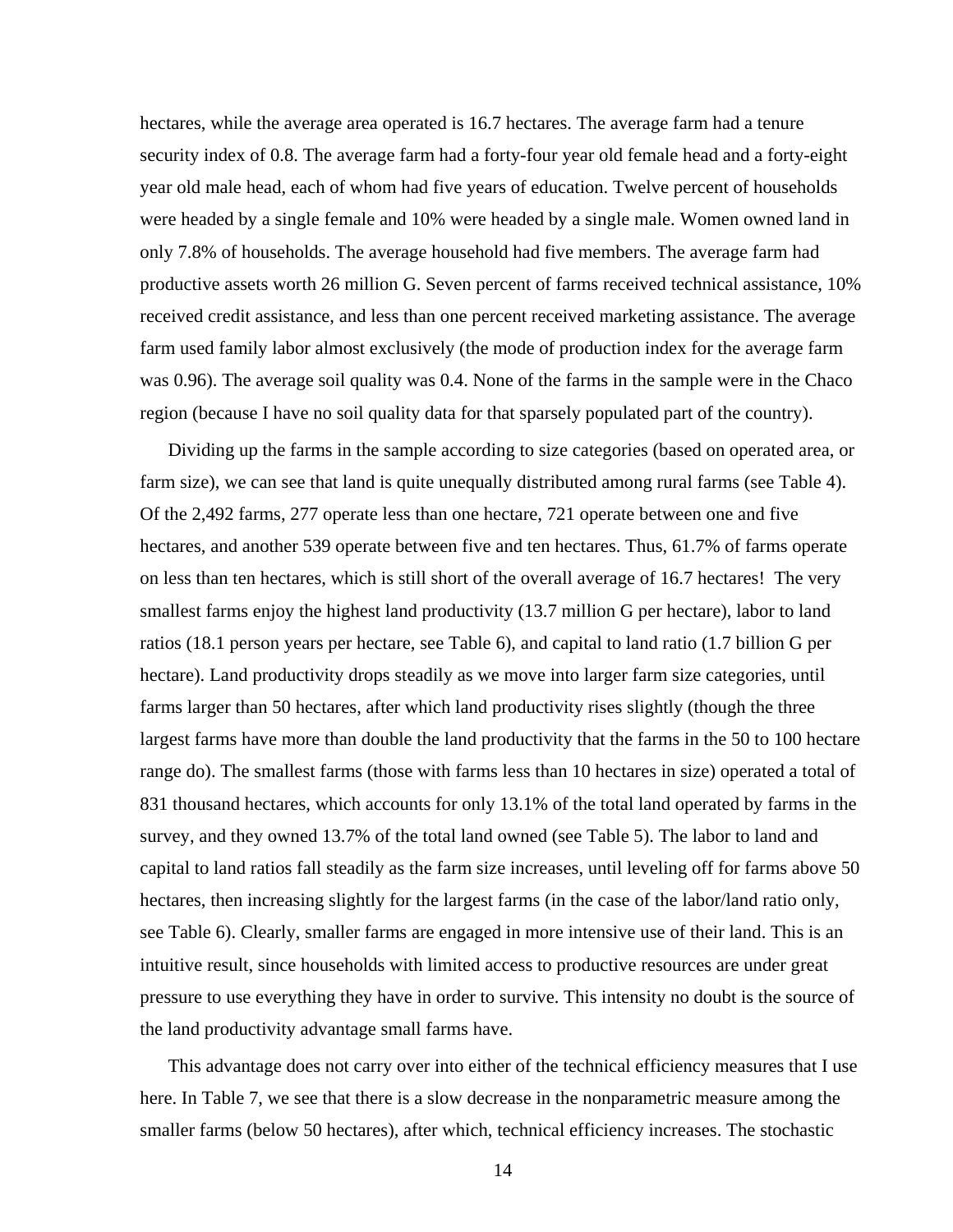measure increases through the smaller farm size categories, peaks in the 5 to 10 hectare range, and then falls fairly slowly. The farms in the largest farm size category have the highest average stochastic efficiency measure at .551. Are these patterns due in fact to farm size (or something related to farm size)? The following regression analysis will shed light on this question.

I first present five specifications of a land productivity model, in Table 8[.10](#page-15-0) The full specification is of the form:

$$
LP = \beta_1 AreaOperated + \beta_2 tenure + \beta_3 Female Years + \beta_4 FemaleAge
$$
  
+ $\beta_5 MaleYears + \beta_6 MaleAge + \beta_7 female\_head + \beta_8 male\_head$   
+ $\beta_9 FLR + \beta_{10} hhsize + \beta_{11} Assets + \beta_{12} tech\_ass$  (4)  
+ $\beta_{13} cred\_ass + \beta_{14} mkt\_ass + \beta_{15} mode + \beta_{16} soil\_quality$   
+ $\beta_{17} central + \beta_{18} colonization + \beta_{19} frontera,$ 

in which *LP* is land productivity (in millions of G per hectare), *AreaOperated* is farm size (in hectares), *tenure* is the tenure security index, *FemaleYears* is years of education of the female head of household, *FemaleAge* is age of the female head of household, *MaleYears* is years of education of the male head of household, *MaleAge* is age of the female head of household, *female*\_*head* is a dummy variable for households with single female heads, *male*\_*head* is a dummy variable for households with single male heads, *FLR* is a dummy variable for households with female landownership, *hhsize* is the number of members in the household, *Assets* is the amount of productive assets owned by the household in millions of G, *tech*\_*ass* is a dummy variable for households that have received technical assistance, *cred*\_*ass* is a dummy variable for households that have received credit assistance, *mkt*\_*ass* is a dummy variable for households that have received marketing assistance, *mode* is the mode of production index as described above, *soil*\_*quality* is the soil quality index, and *central*, *colonizacion*, and *frontera* are the regional dummy variables. I begin with a simple regression of land productivity on farm size, the basic model of the literature on the inverse relationship (column 1), and then step by step add in the factors that others were unable to control for (columns 2 through 5). In the basic model, the inverse relationship between farm size and land productivity holds (and conforms to the descriptive analysis above): the coefficient on the log of operated area (*logAreaOP*) is negative

<span id="page-15-0"></span> $10I$  test for multicollinearity using variance inflation factors.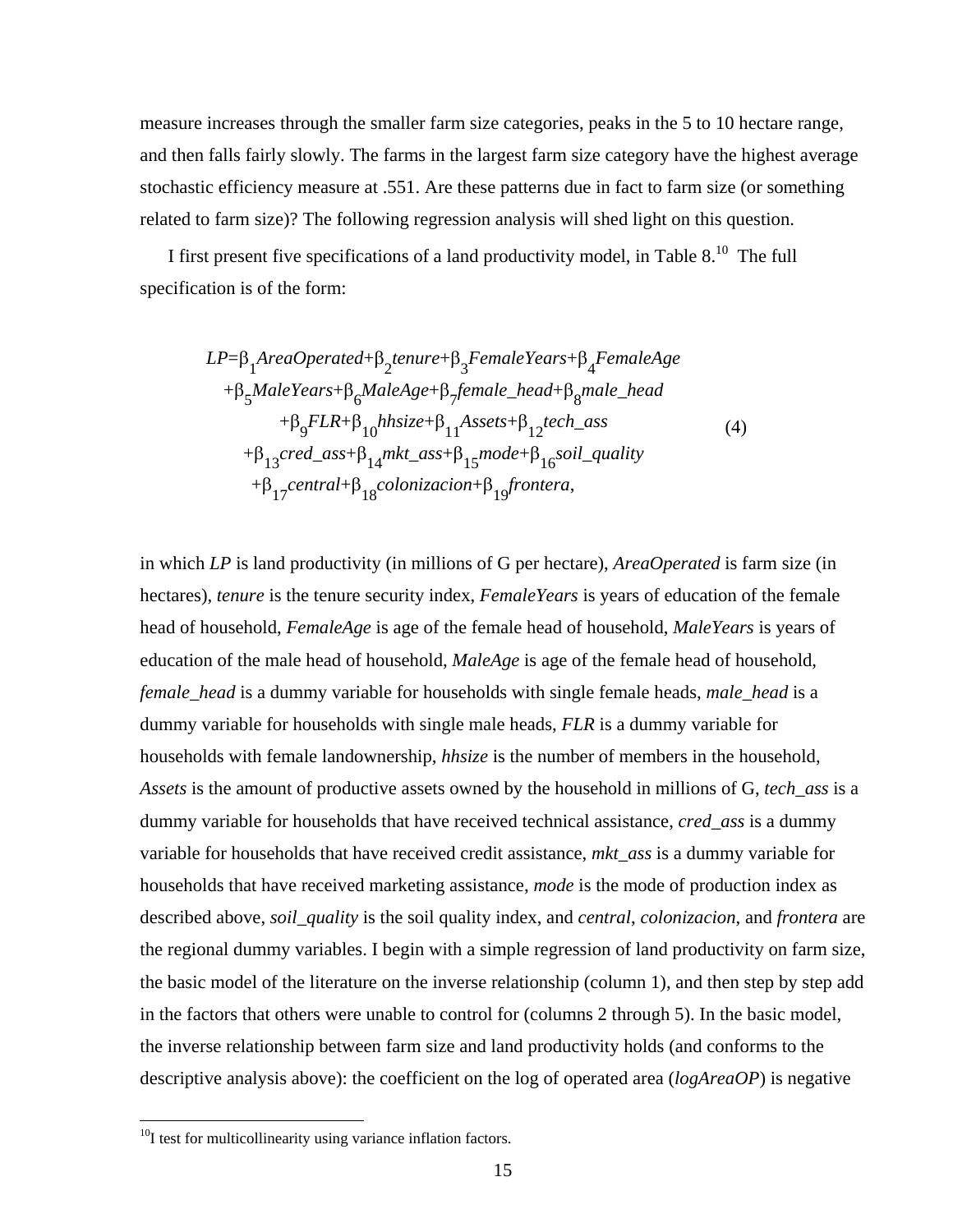and significant.<sup>11</sup> In the next model, I include the soil quality index. Much has been made of the possibility that soil quality might explain the relationship between land productivity and farm size. But, though soil quality is, predictably, both positive and significant, the impact of farm size on land productivity is unchanged. In fact, it is slightly higher!

The next model presented includes the tenure security index. This addition does not affect the impacts of farm size or soil quality on land productivity. Tenure security is estimated to significantly increase land productivity. Next I add the mode of production index.<sup>12</sup> Mode is estimated to decrease land productivity, though this is not a significant result. So, the more a farm operates like an independent family farm, the lower land productivity that farm will enjoy. Since the farm's size is still estimated to decrease land productivity, the relatively more intensive use of family labor cannot be the source of small farms' land productivity advantage. In addition, inclusion of the mode index changes the sign of the tenure security index. When I complete the model, adding in the influence of the demographic, gender, economic, regional, and assistance variables, we see that the sign and significance of farm size and soil quality remain unchanged. So these estimated impacts seem to be robust. However, higher tenure security is now estimated to *reduce* land productivity, though not significantly, while higher levels of family labor now significantly reduce land productivity. Female- and male-headed households are estimated to have significantly lower land productivity.<sup>13</sup> Additional years of the female head's education are estimated to have a significant positive impact on land productivity. Female land rights' impact is positive, though not significant. Household size and assets significantly increase land productivity. Both technical and credit assistance significantly increase land productivity, as well. Finally, farms in the central region have significantly lower land productivity.

Since both of the technical efficiency measures are bounded at zero and one, we must use Tobit rather than Ordinary Least Squares to estimate coefficients. Tobit analysis applies maximum likelihood estimation to dependent variables that are censored. The resulting estimated coefficients have properties similar to OLS estimated coefficients, if the sample size is sufficiently large. The sample size in this analysis is large enough to allow interpretation of the

<u>.</u>

<span id="page-16-0"></span> $11\text{By significant}$ , I mean statistically different from zero at least the 90% confidence level when referring to estimated coefficients from this point forward, unless otherwise specified

<span id="page-16-2"></span><span id="page-16-1"></span><sup>&</sup>lt;sup>12</sup>Mode is defined as the ratio of family labor to hired plus family labor. Thus, it is the portion of total farm labor represented by family labor, and takes on the value of one for a family farm that hires no labor and zero for a purely capitalist farm.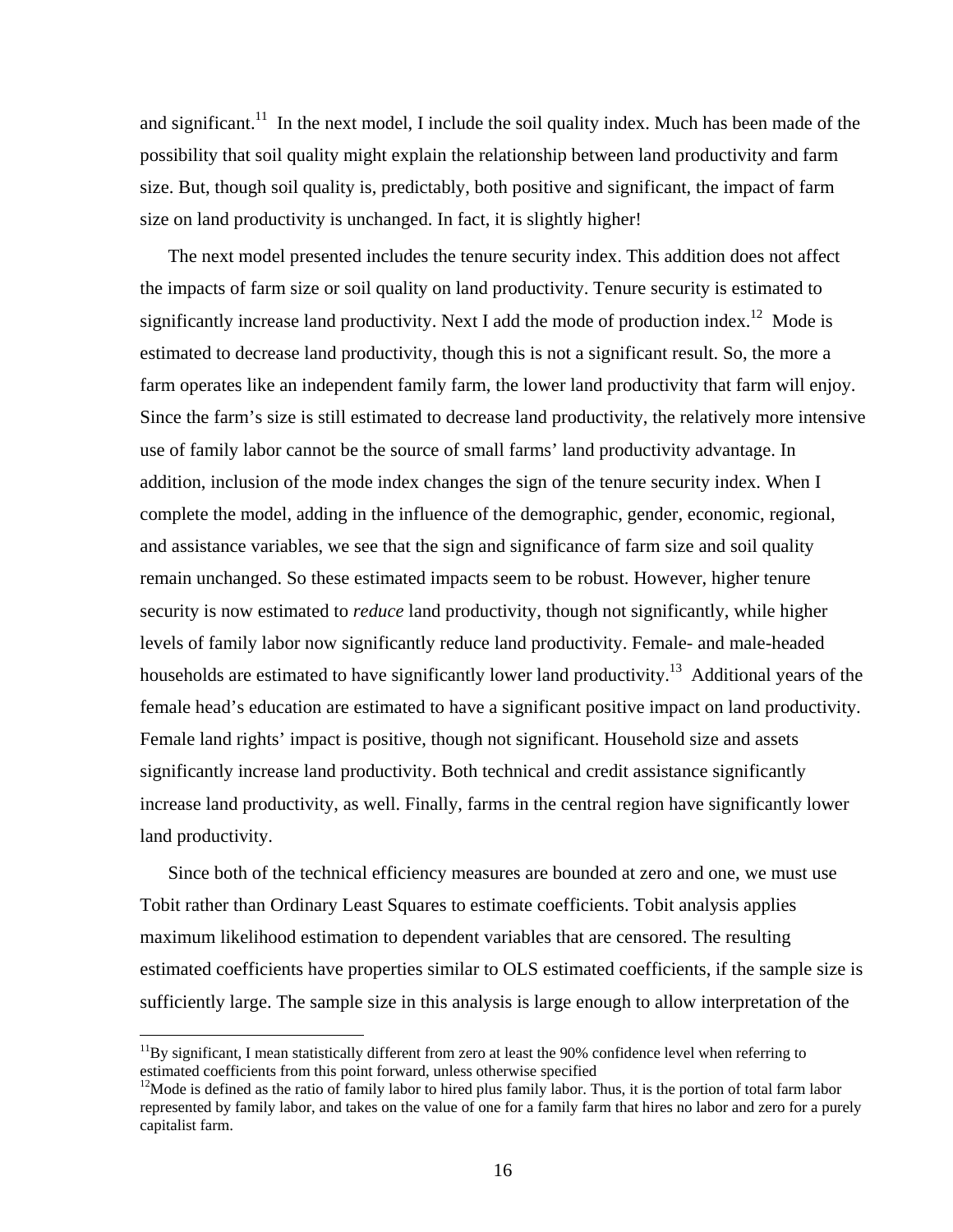estimates as though they were OLS estimates. Unfortunately, there are no easy methods to assess the relative merits of different specifications with Tobit analysis. I compare  $c^2$  statistics for lack of a better method. In both cases, the quadratic-log model gave the best results. The results of the Tobit regressions of the technical efficiency measures appear in Tables 9 and 10.

First, turning our attention to the nonparametric technical efficiency measure (Table 9), we see that the area operated significantly reduces efficiency, but the quadratic turn is significantly positive, so, as we observed in Figure 2, efficiency falls with size for smaller farms, but rises for larger farms. Both female and male household heads have significantly lower technical efficiency. More educated male and female heads significantly increase technical efficiency, as do older male heads. Female land rights are estimated to lower efficiency, but not significantly. Smaller household size significantly contributes to technical efficiency, while higher shares of family labor reduce it. Greater household assets, as well as soil quality, have significant positive impacts on technical efficiency.

Turning next to the regression of the stochastic efficiency measure *seff* (Table 10), we notice that technical efficiency decreases slightly, but significantly, with farm size. The quadratic term in this regression is positive, so we expect that efficiency drops off faster with larger than smaller farms. Again this confirms the visual observation in Figure 3. The effect of tenure security is significantly negative in this case. Technical efficiency increases significantly with female heads' years of education and age. Again, both female- and male-headed households are significantly less efficient than dual-headed households. The amount of physical capital, the household size, and soil quality also contribute significantly to increased technical efficiency.

In all three measures, we see significant declines with farm size for smaller farms, while for larger farms nonparametric technical efficiency increases with farm size. Clearly we are talking about two different modes of production. Many of these larger farms are the mechanized, capitalist farms found in the frontier zone. This pattern has policy implications, which I turn to in the conclusion below.

 $13$ This is in comparison to dual-headed households, the default category.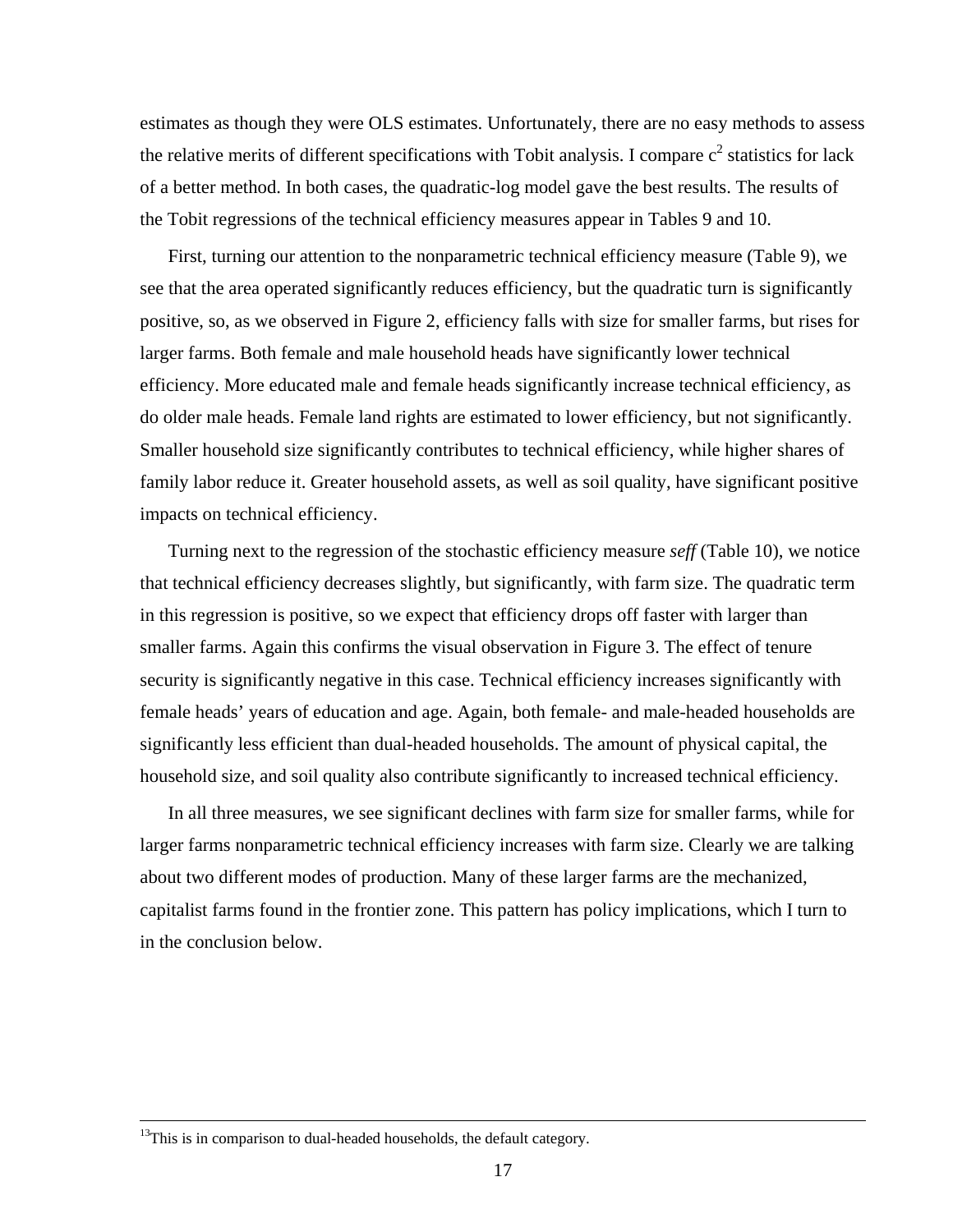### **6. CONCLUSION**

Several interesting conclusions come out of this study. First, this essay provides a cautionary tale about methodology. The fact that the stochastic and the nonparametric methods employed to estimate farms' technical efficiency produced quite different results stands as a warning to anyone attempting to use either one separately. Although there was significant correlation between the two, their relationships to farm size (the variable of interest here) were quite different. Each method has its advantages and disadvantages, but using both together may be the best approach to take in any study of this sort.

The impact of tenure security is an interesting phenomenon—it was estimated to decrease land productivity and technical efficiency. However, in the thinner models (with just tenure and farm size, for example), tenure appeared to have a significant positive impact on land productivity. This result suggests that titling, the *wunderkind* of mainstream policy proposals, is not so clearly beneficial and that its supposed benefits may be based on a combination of theory and incomplete empirical analysis. In theory, titling is supposed to improve farm productivity by providing secure collateral for input loans. Better credit terms means more and better inputs and so, better productivity. But my results suggest otherwise. This analysis does not tell us why better tenure security should lead to lower productivity and efficiency. Definitive answers to this question will have to await more detailed research.

Another consistent result of this study is that rising shares of household labor employed in agriculture result in lower productivity and efficiency. This is in opposition to theory on this point—that household labor requires less supervision and is more motivated than hired labor, and so should be more productive and efficient. The share of family labor in total labor is significantly negatively correlated with both the amount of physical capital and the amount of land owned by the household. These possible indirect effects are controlled for in the regression analysis (in the form of the *Assets* variable, which had significantly positive impacts on both productivity and efficiency). Another possible explanation is that there is a process of selection happening, with households' "better" farmers opting to hire themselves out, rather than working on the farm. This makes sense if the wages they can earn are higher than the returns to working on their own farm.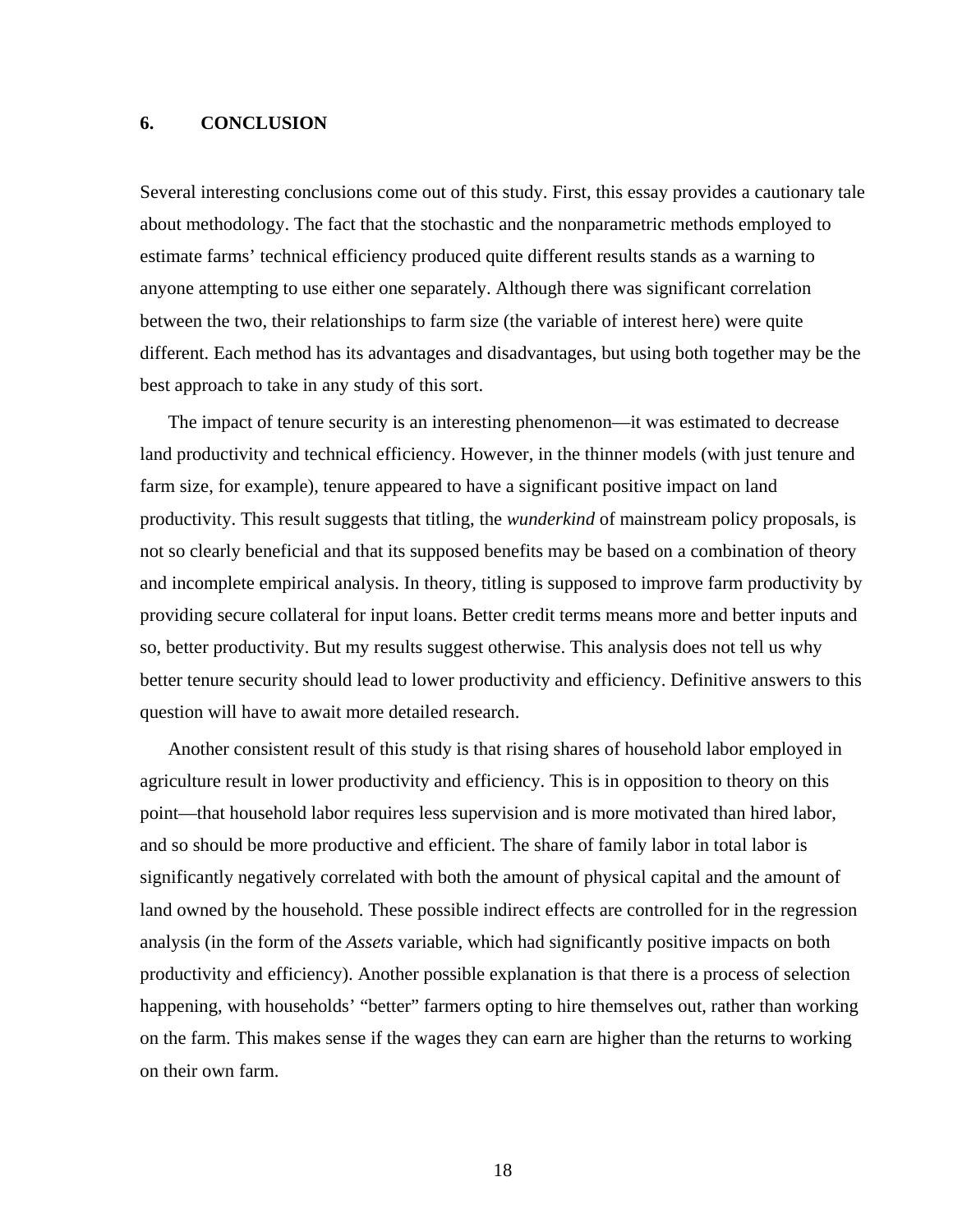Another important contribution is in terms of gender—its impact on productivity and efficiency amounts to nothing. Female land rights were never significant in their impact on productivity or efficiency. Both types of single-headed households are at a disadvantage, both in terms of productivity and efficiency, with single male-headed households being slightly worse off in terms of efficiency. So there is no evidence in this study that there are significant productivity or efficiency differences between men and women.

Finally, this study's most important contribution to the continuing debate over the relationship between productivity and farm size is an affirmation of the inverse relationship in the case of Paraguay. Of the three measures I have used, the first, land productivity, is significantly greater for smaller farms (especially the very smallest farms). This result confirms earlier work using the 1991 agricultural census (Masterson and Rao 1999). The analysis of the two technical efficiency measures does little to disabuse us of the notion that smaller farms are more efficient or productive. The nonparametric technical efficiency measure decreased significantly with farm size, among small farms. Those farms (with less than 50 hectares operated) amounted to all but 123 of the 2,676 farms in the sample. The stochastic efficiency measure decreased significantly with farm size for the whole sample. At the very least, the policy conclusion to be drawn from these results is that policies favorable to large-scale farms in Paraguay may foment overall growth in the agricultural sector, but they will do less than nothing to combat the problem of rural poverty. They will contribute neither to the well being of small farmers nor to employment opportunities for landless peasants, since the larger farms are so capital intensive.

It is no stretch to say that the argument for redistribution of land is bolstered by this study. Giving land to smaller farms will increase overall production, as well as improve the welfare of the small and landless peasantry. The questions of how to achieve this goal can and will be addressed elsewhere.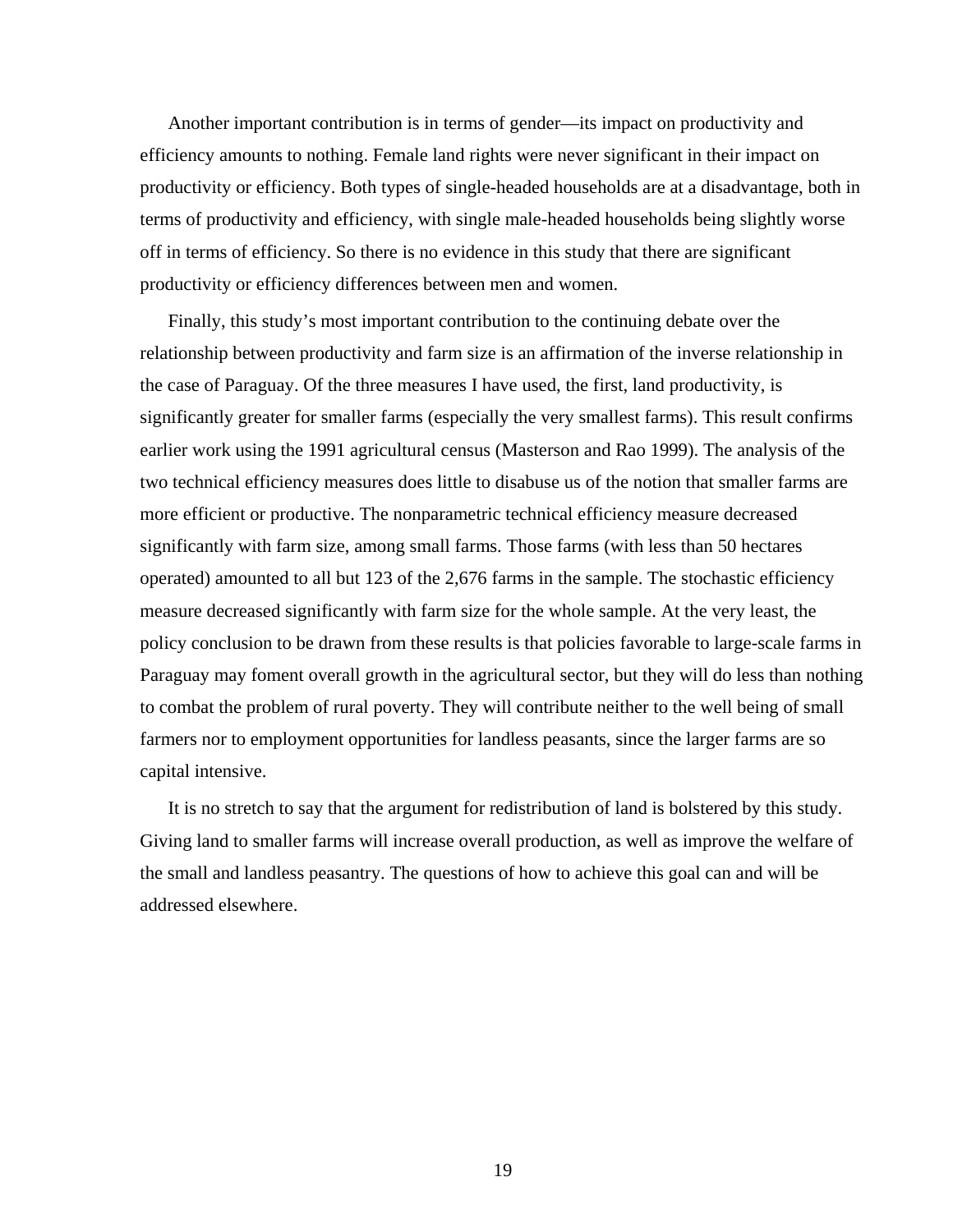

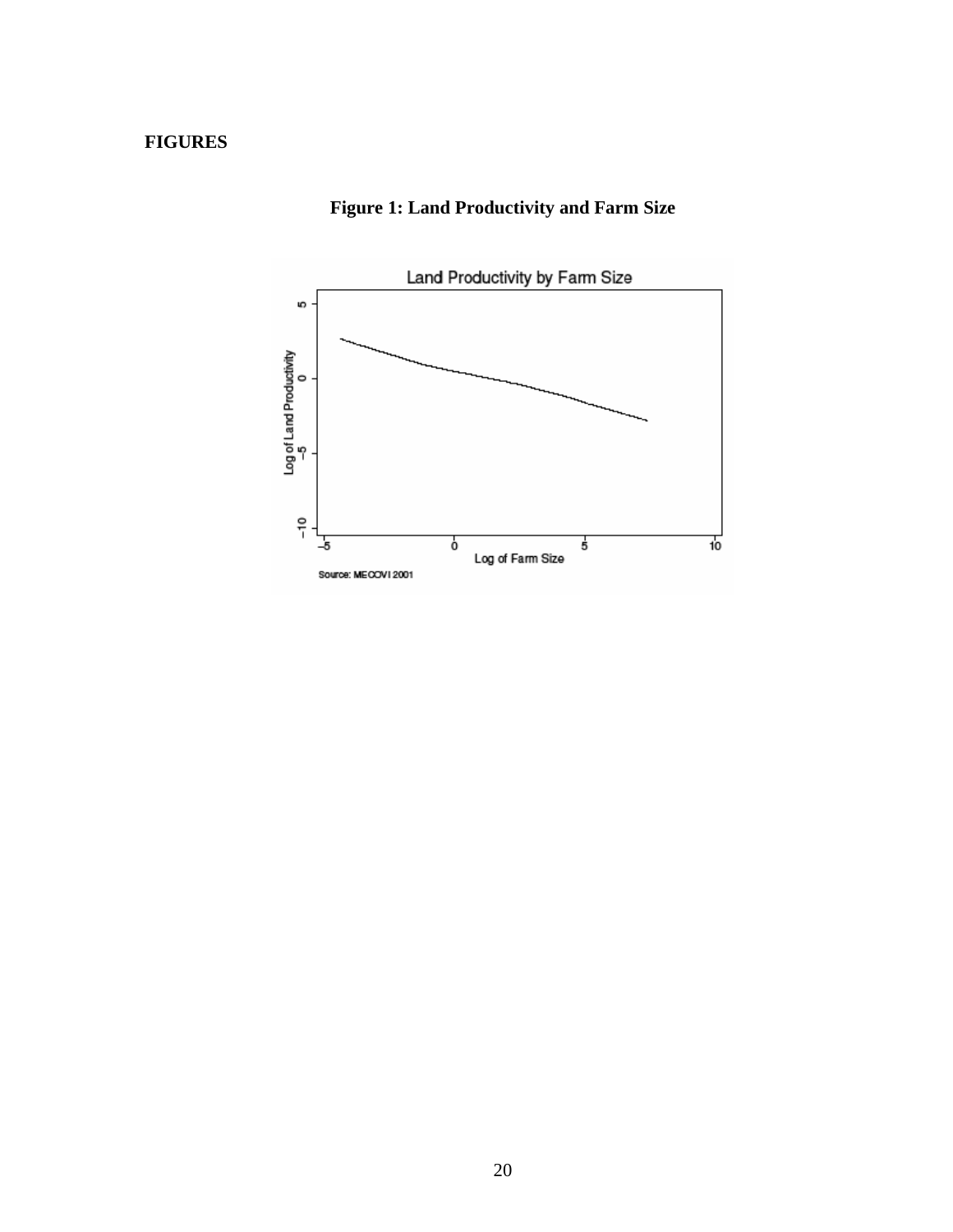

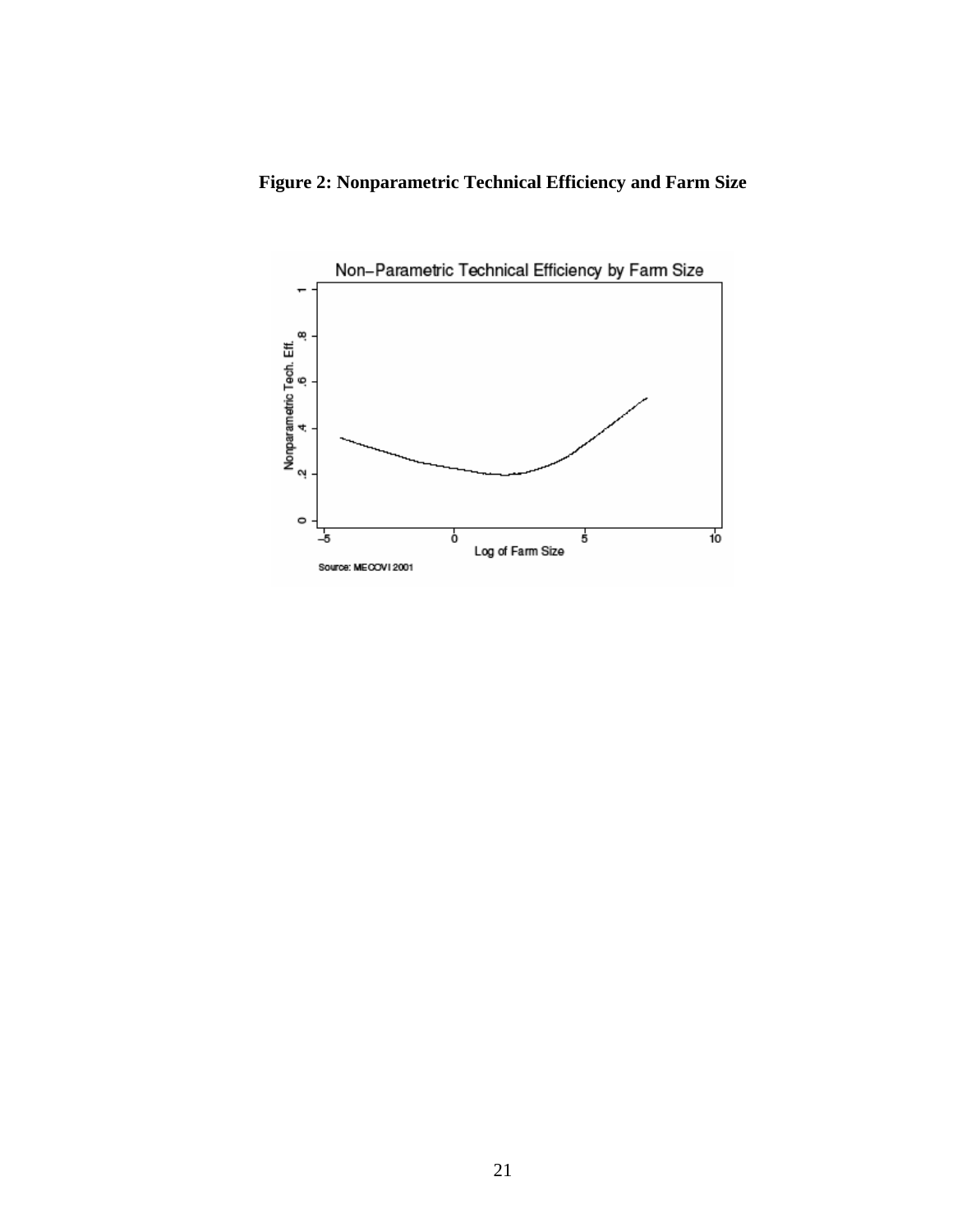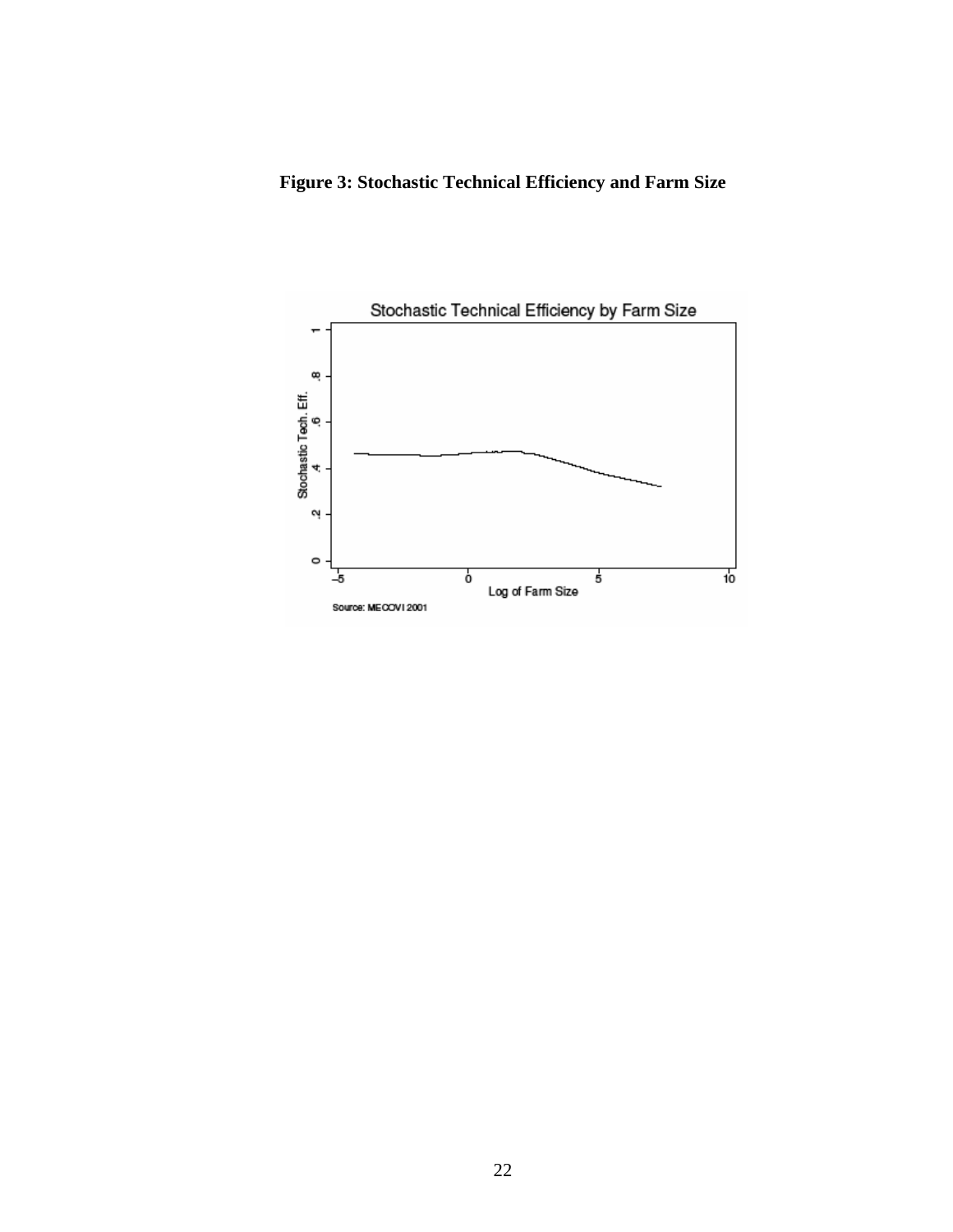## **TABLES**

| <b>Variable</b>            | <b>Mean</b> | Std. Dev. |
|----------------------------|-------------|-----------|
| <b>Total Farm Income</b>   | 13.99       | 100.61    |
| (millions G)               |             |           |
| Crop income (millions G)   | 9.63        | 98.69     |
| Cattle income (millions G) | 1.52        | 5.69      |
| Dairy income (millions G)  | 2.17        | 9.44      |
| Processed income           | 0.67        | 3.06      |
| (millions G)               |             |           |
| Operated area (Has.)       | 17.46       | 183.55    |
| Owned area (Has.)          | 9.21        | 45.02     |
| Family labor (Person       | 1.79        | 1.31      |
| Years)                     |             |           |
| Hired labor (millions G)   | 0.51        | 4.82      |
| Resource rental (millions) | 0.49        | 6.45      |
| G)                         |             |           |
| Depreciation (millions G)  | 3.31        | 11.18     |
| Input costs (millions G)   | 3.3         | 49.37     |
| N                          |             | 2885      |

# **Table 1: Summary Statistics for Stochastic Frontier Regression Variables**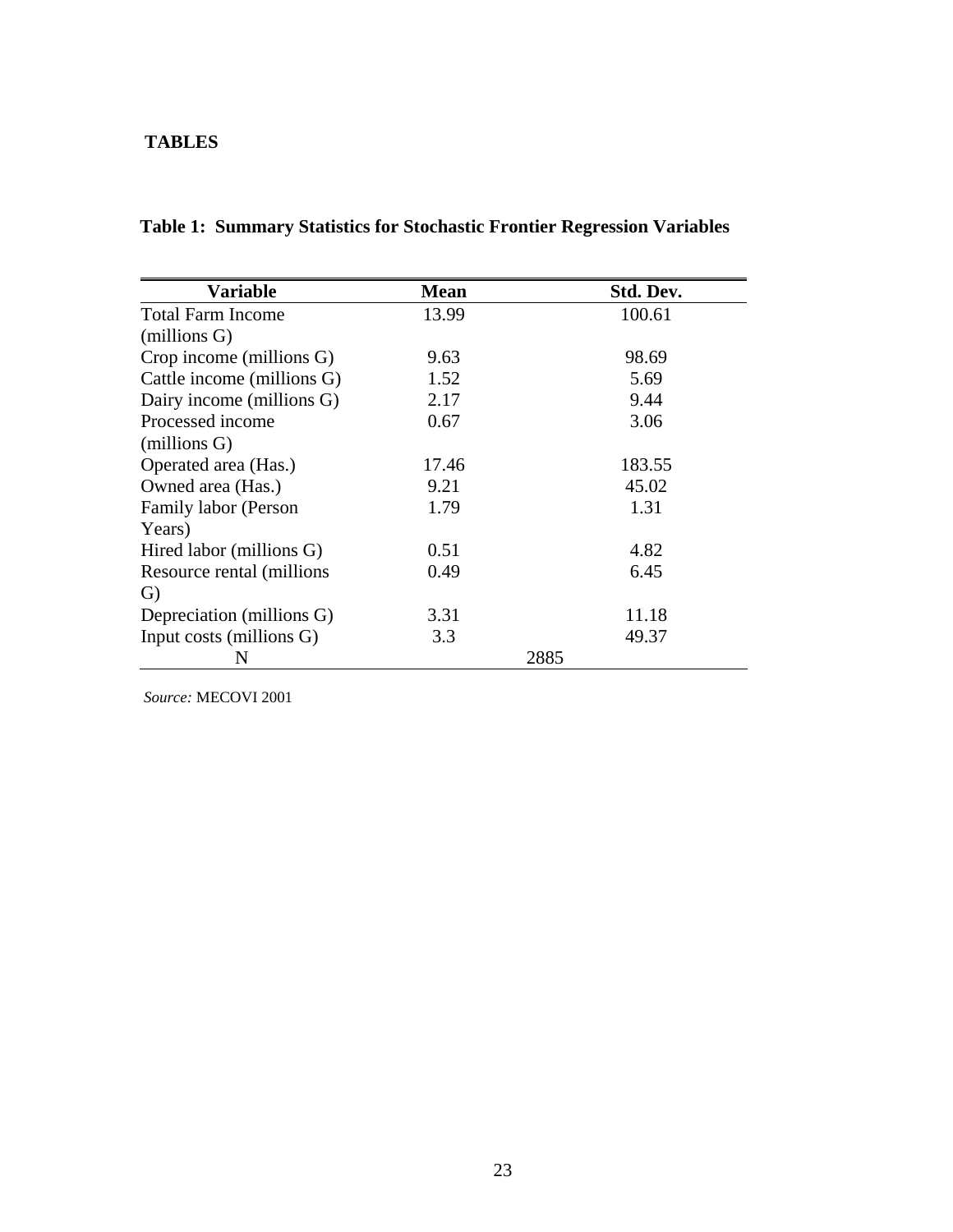|  |  |  | <b>Table 2: Stochastic Frontier Regression 6</b> |
|--|--|--|--------------------------------------------------|
|--|--|--|--------------------------------------------------|

| <b>Variable</b> | <b>Coefficient</b>    | (Std. Err.) |
|-----------------|-----------------------|-------------|
|                 | Equation $1:$ lny     |             |
| logAreaOP       | **<br>0.545           | (0.001)     |
| logFam          | $**$<br>0.064         | (0.002)     |
| logHired        | **<br>0.033           | (0.001)     |
| logRental       | $\ast\ast$<br>0.045   | (0.001)     |
| logDep          | **<br>0.002           | (0.001)     |
| logInputs       | $\ast\ast$<br>0.123   | (0.001)     |
| Intercept       | $\ast\ast$<br>2.266   | (0.005)     |
|                 | Equation $2:$ lnsig2v |             |
| Intercept       | $**$<br>$-0.806$      | (0.005)     |
|                 | Equation 3 : lnsig2u  |             |
| Intercept       | $\ast\ast$<br>0.568   | (0.005)     |
| N               | 2885                  |             |
| Log-likelihood  | $-632500.136$         |             |
| $c_{(6)}^2$     | **<br>745574.906      |             |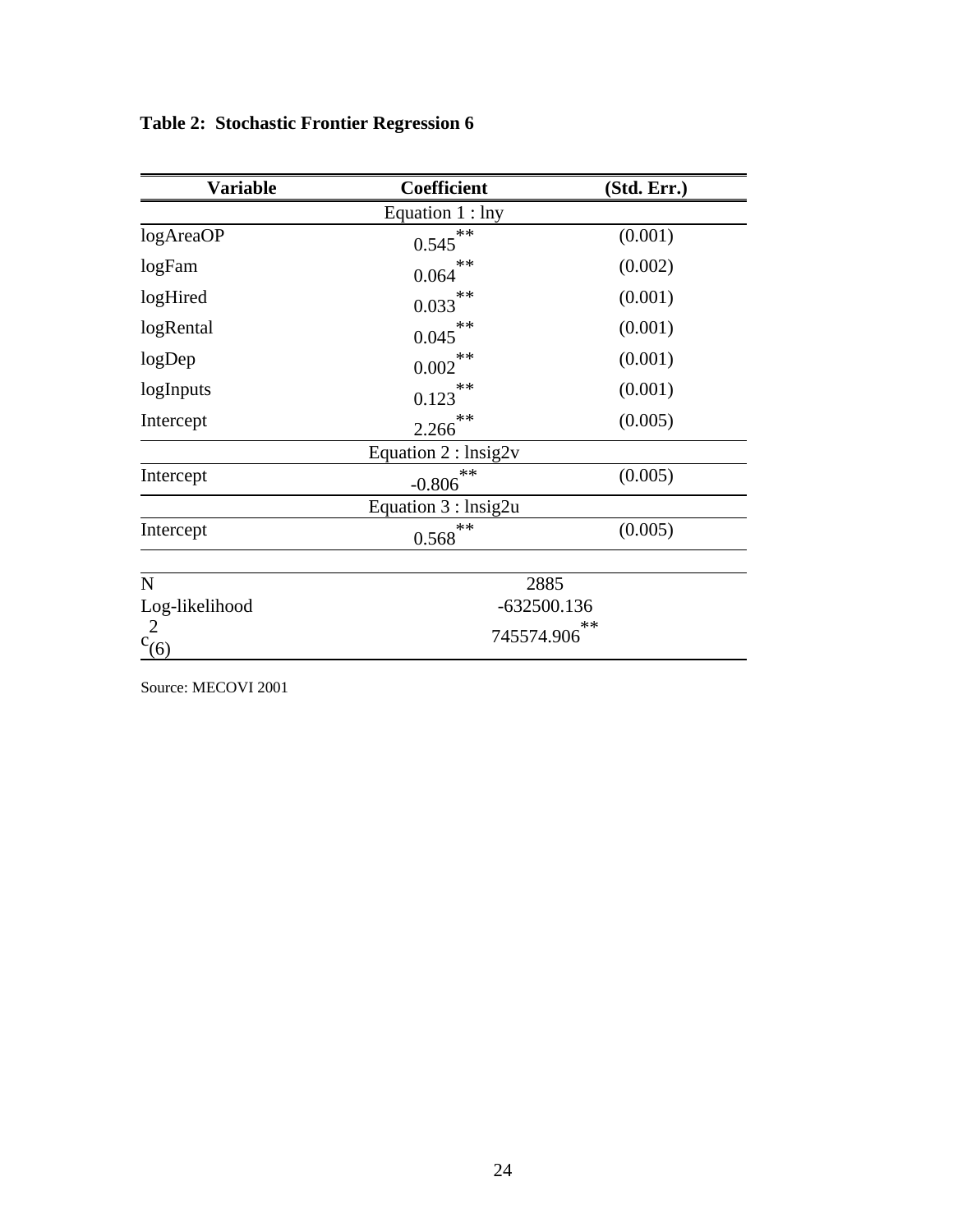| <b>Variable</b>          | <b>Mean</b>      | Std. Dev.        | N    |
|--------------------------|------------------|------------------|------|
| Land productivity        | 3.38             | 15.48            | 2492 |
| (millions G/Ha.)         |                  |                  |      |
| Nonparametric            | 0.22             | 0.22             | 2492 |
| Tech. Eff.               |                  |                  |      |
| Stochastic Tech.         | 0.46             | 0.17             | 2492 |
| Eff.                     |                  |                  |      |
| Area Owned (Has.)        | 9.89             | 46.31            | 2492 |
| Area Operated            | 16.67            | 80.17            | 2492 |
| (Has.)                   |                  |                  |      |
| <b>Tenure Security</b>   | 0.8              | 0.24             | 2492 |
| Index                    |                  |                  |      |
| Female Years of          | 4.82             | 2.87             | 1935 |
| Education                |                  |                  |      |
| Female Age               | 43.93            | 15.3             | 2267 |
| Male Years of            | 4.93             | 3.09             | 1963 |
| Education                |                  |                  |      |
| Male Age                 | 47.7             | 14.94            | 2182 |
| Female-Headed            | 12.31            | 32.86            | 2492 |
| Household (%)            |                  |                  |      |
| Male-Headed              | 10.03            | 30.05            | 2492 |
| Household (%)            |                  |                  |      |
| Female Land Rights       | 7.77             | 26.77            | 2492 |
| $(\% )$                  |                  |                  |      |
| Household Size           | 5.21             | 2.7              | 2492 |
| Assets (millions G)      | 26.02            | 93.35            | 2492 |
| Technical                | 7.29             | 26               | 2492 |
| Assistance (%)           |                  |                  |      |
| <b>Credit Assistance</b> | 9.56             | 29.41            | 2492 |
| $(\% )$                  |                  |                  |      |
| Marketing                | 0.83             | 9.1              | 2492 |
| Assistance (%)           |                  |                  |      |
| Mode of Production       | 0.96             | 0.15             | 2492 |
| Soil Quality Index       | 0.4              | 0.21             | 2492 |
| Central Region (%)       | 30.4             | 46.01            | 2492 |
| Colonization             | 24.86            | 43.23            | 2492 |
| Region $(\%)$            |                  |                  |      |
| Minifundia Region        | 16.01            | 36.67            | 2492 |
| (% )                     |                  |                  |      |
| Frontier Region (%)      | 28.74            | 45.26            | 2492 |
| Chaco Region (%)         | $\boldsymbol{0}$ | $\boldsymbol{0}$ | 2492 |

# **Table 3: Summary Statistics for Regression Variables**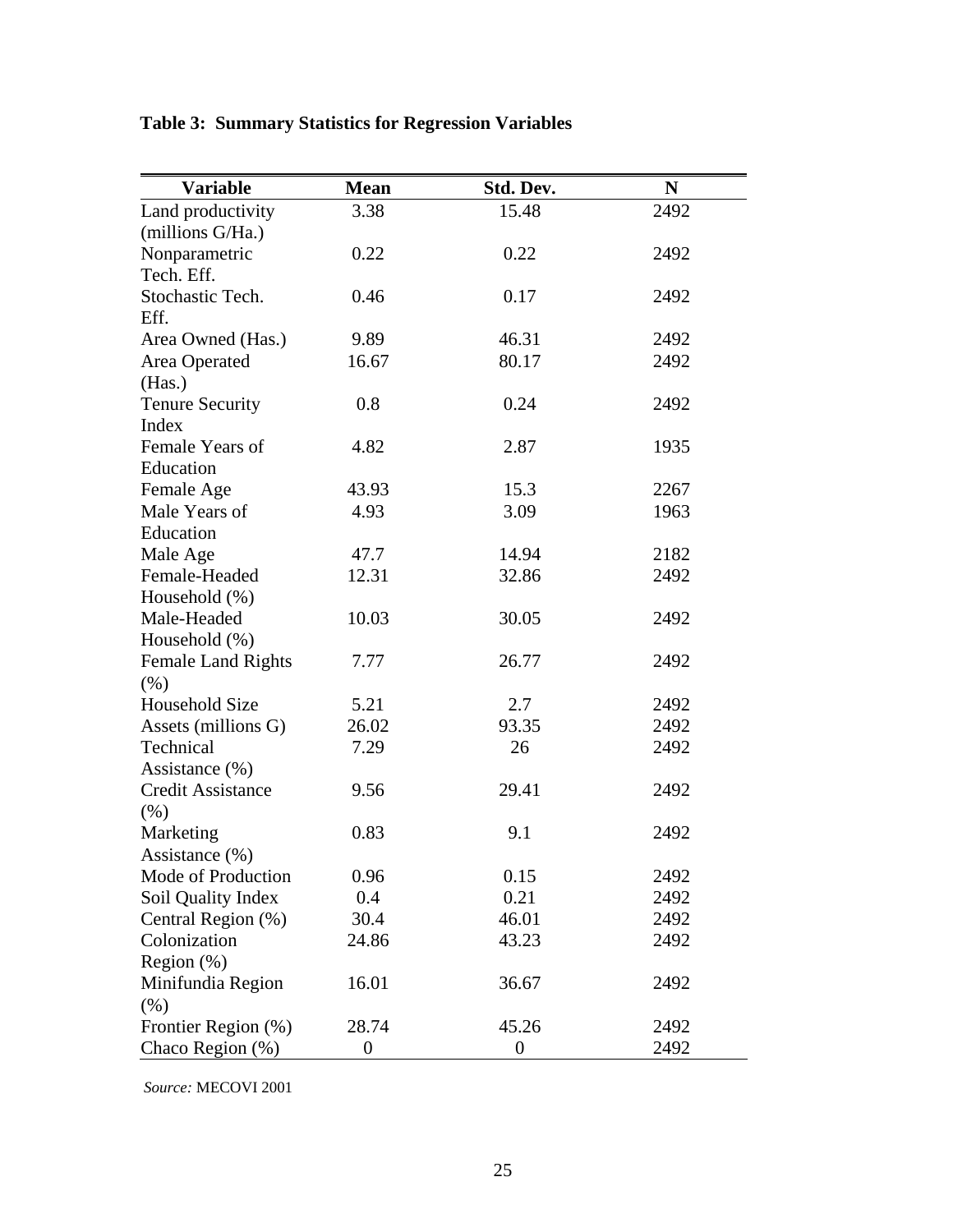**Table 4: Number of Farms and Average Land Productivity (millions G/Ha.) by Farm Size**

| <b>Farm Size Category</b> | N    | mean |
|---------------------------|------|------|
| Less than 1 ha.           | 277  | 13.7 |
| $>=1$ to $<$ 5 ha.        | 721  | 2.04 |
| $>=5$ to $<10$ ha.        | 539  | 1.31 |
| $>=10$ to $<20$ ha.       | 567  | 1.01 |
| $>=20$ to $<50$ ha.       | 260  | .812 |
| $>=$ 50 to <100 ha.       | 66   | .598 |
| $>=100$ to $<200$ ha.     | 28   | .642 |
| $>=200$ to $<500$ ha.     | 18   | .639 |
| $>=$ 500 to <1000 ha.     | 12   | .642 |
| $>=1000$ ha.              | 4    | 1.35 |
| Total                     | 2492 | 3.38 |

## **Table 5: Total Area Operated and Owned (Hectares) by Farm Size**

| <b>Farm Size Category</b> | <b>Area Operated</b> | <b>Area Owned</b> |
|---------------------------|----------------------|-------------------|
| Less than 1 ha.           | 13763.83             | 5540.02           |
| $>=1$ to $<$ 5 ha.        | 255901.82            | 121581.12         |
| $>=5$ to $<10$ ha.        | 561689.25            | 387811.21         |
| $>=10$ to $<20$ ha.       | 991521.50            | 770082.13         |
| $>=20$ to $<50$ ha.       | 898675.40            | 696843.65         |
| $>=$ 50 to $<$ 100 ha.    | 529546.40            | 416583.75         |
| $>=100$ to $<200$ ha.     | 387915.74            | 227037.24         |
| $>=200$ to $<500$ ha.     | 619211.30            | 310481.50         |
| $>=$ 500 to <1000 ha.     | 1175271.00           | 681831.52         |
| $>=1000$ ha.              | 921388.00            | 152800.00         |
| Total                     | 6354884.25           | 3770592.14        |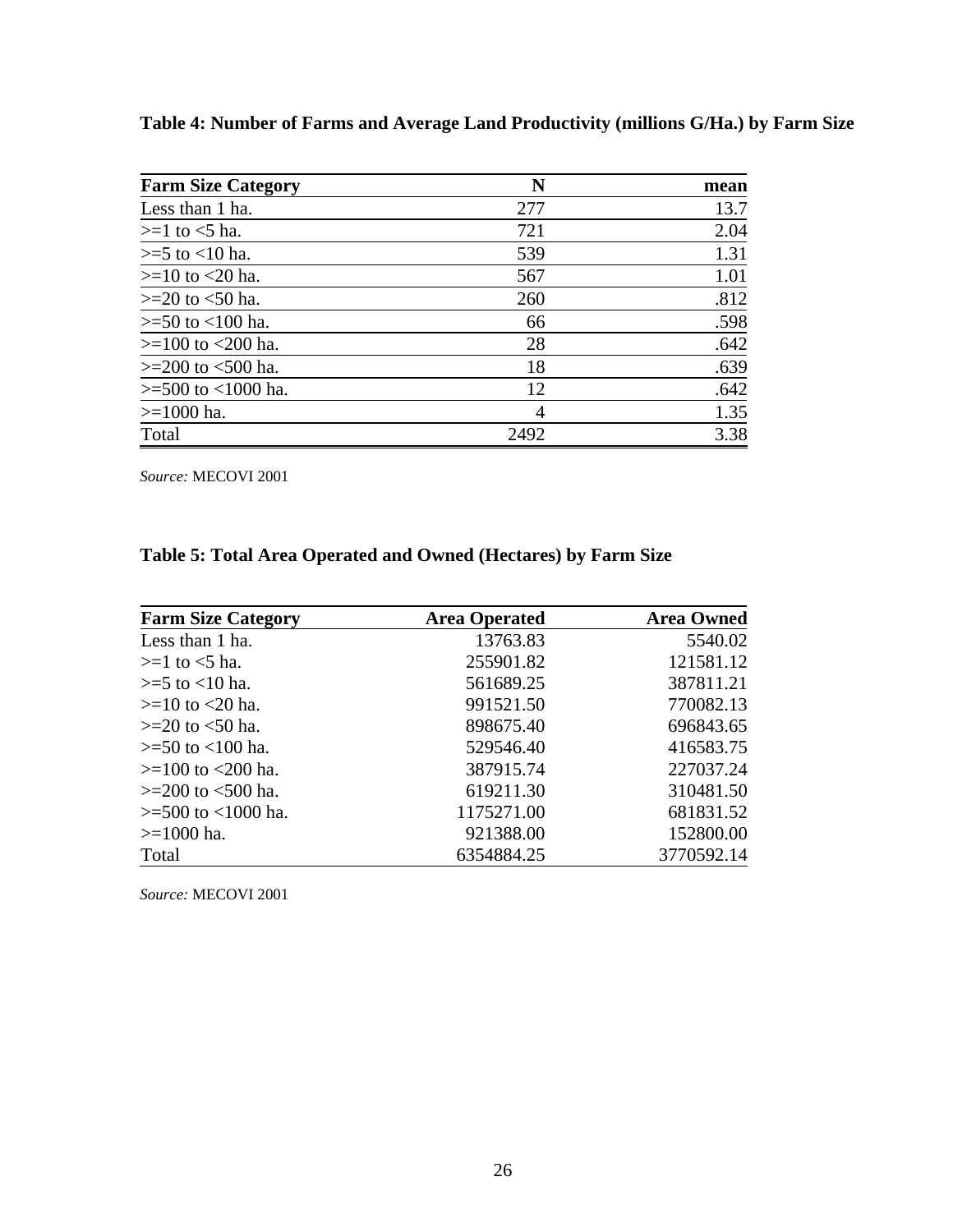| <b>Farm Size Category</b> | Labor/Land | Capital/Land |
|---------------------------|------------|--------------|
| Less than 1 ha.           | 18.07      | 1565.64      |
| $>=1$ to $<$ 5 ha.        | 0.93       | 6.07         |
| $>=5$ to $<10$ ha.        | 0.36       | 0.97         |
| $>=10$ to $<20$ ha.       | 0.19       | 0.64         |
| $>=20$ to $<$ 50 ha.      | 0.12       | 0.56         |
| $>= 50$ to $< 100$ ha.    | 0.05       | 0.66         |
| $>=100$ to $<200$ ha.     | 0.03       | 0.58         |
| $>=200$ to $<500$ ha.     | 0.03       | 0.65         |
| $>=500$ to $<1000$ ha.    | 0.02       | 0.66         |
| $>=1000$ ha.              | 0.07       | 0.63         |
| Total                     | 3.32       | 255.94       |

**Table 6: Average Labor-Land Ratio (Person Years/Ha.) and Capital-Land Ratio (millions G/Ha.) by Farm Size**

## **Table 7: Average Stochastic Technical Efficiency and Nonparametric Technical Efficiency by Farm Size**

| <b>Farm Size Category</b> | <b>Nonparametric</b> | <b>Stochastic</b> |
|---------------------------|----------------------|-------------------|
| Less than 1 ha.           | 0.272                | 0.447             |
| $>=1$ to $<$ 5 ha.        | 0.210                | 0.468             |
| $>=5$ to $<10$ ha.        | 0.182                | 0.485             |
| $>=10$ to $<20$ ha.       | 0.194                | 0.470             |
| $>=20$ to $< 50$ ha.      | 0.190                | 0.432             |
| $>=$ 50 to $<$ 100 ha.    | 0.272                | 0.437             |
| $>=100$ to $<200$ ha.     | 0.410                | 0.420             |
| $>=200$ to $<500$ ha.     | 0.563                | 0.449             |
| $>=500$ to $<1000$ ha.    | 0.564                | 0.402             |
| $>=1000$ ha.              | 0.799                | 0.578             |
| Total                     | 0.216                | 0.464             |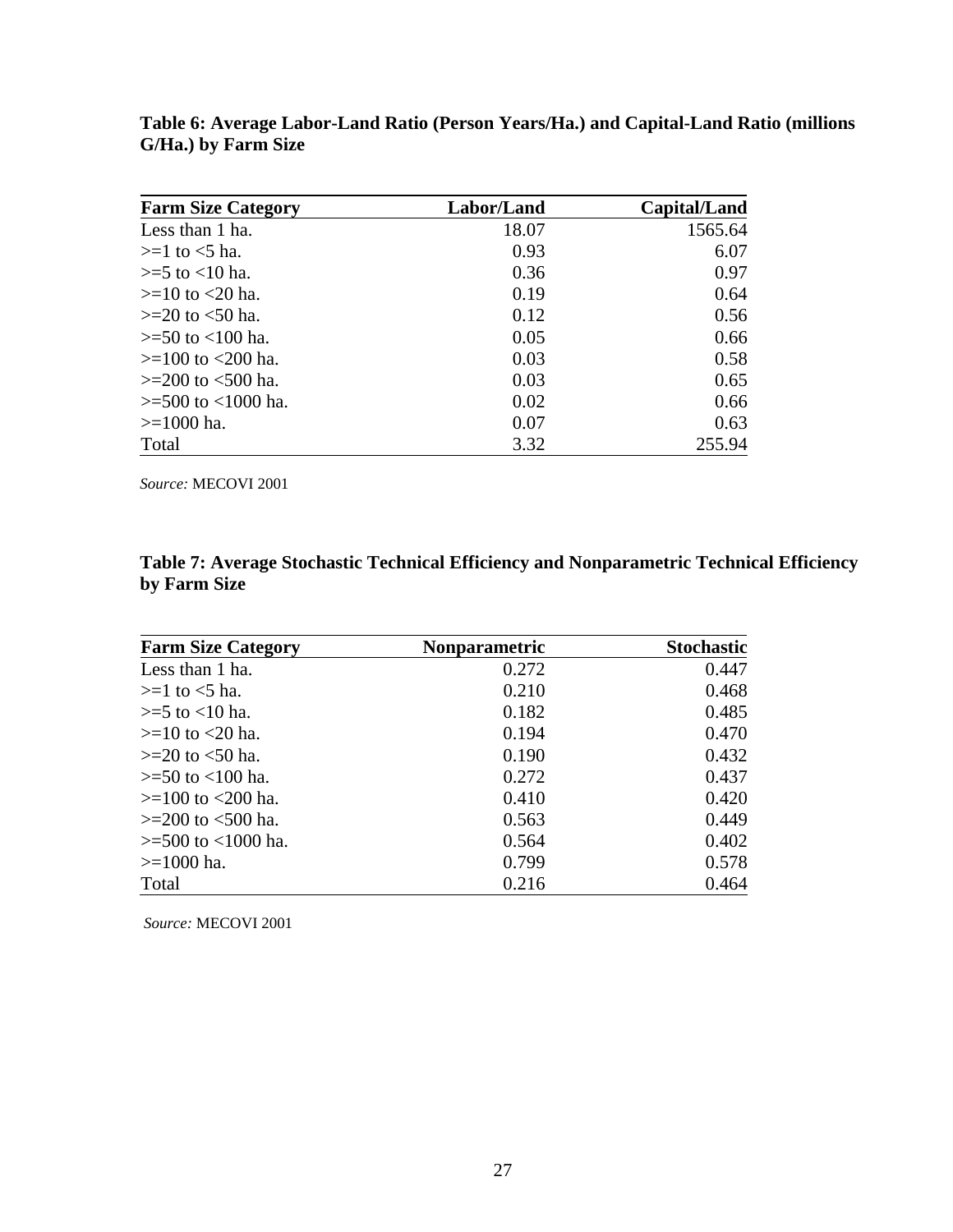# **Table 8: Survey Regression of Land Productivity**

| <b>Variable</b>              | <b>Coefficient</b> | (Std. Err.) |  |
|------------------------------|--------------------|-------------|--|
| logAreaOP                    | **<br>$-0.386$     | (0.031)     |  |
| Intercept                    | **<br>0.582        | (0.066)     |  |
| N                            | 2492               |             |  |
| $R^2$                        | 0.298              |             |  |
| $\boldsymbol{F}$<br>(1, 323) | **<br>156.667      |             |  |

*Source:* MECOVI 2001

# **Table 9: Survey Regression of Land Productivity**

| <b>Variable</b>      | <b>Coefficient</b>     | (Std. Err.) |
|----------------------|------------------------|-------------|
| logAreaOP            | $\ast\ast$<br>$-0.392$ | (0.030)     |
| soil_quality         | $**$<br>0.881          | (0.136)     |
| Intercept            | $**$<br>0.236          | (0.069)     |
|                      |                        |             |
| $\mathbf N$<br>$R^2$ | 2492<br>0.318          |             |
| $\boldsymbol{F}$     | $**$                   |             |
| (2,323)              | 87.044                 |             |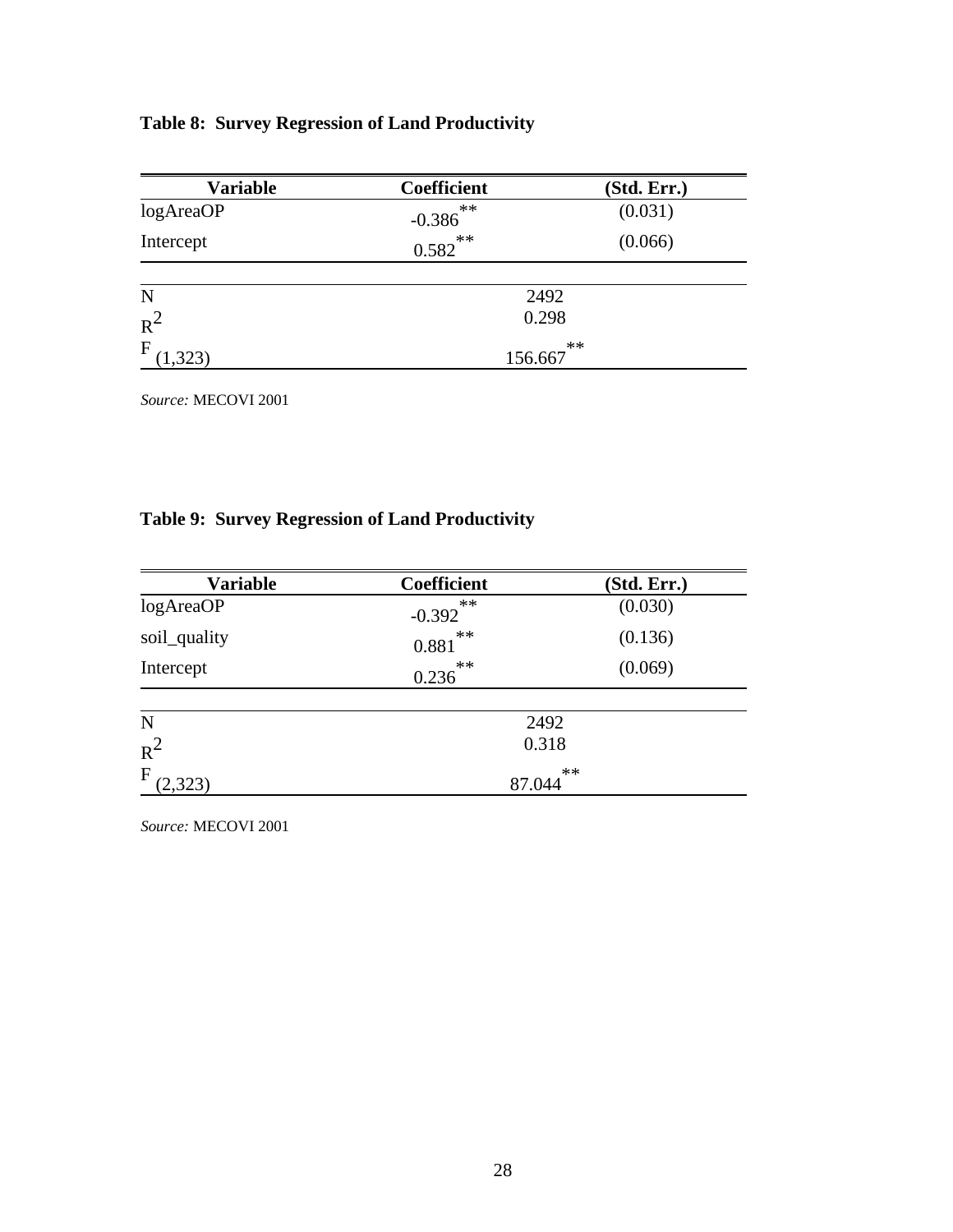|  |  |  |  | Table 10: Survey Regression of Land Productivity |
|--|--|--|--|--------------------------------------------------|
|--|--|--|--|--------------------------------------------------|

| <b>Variable</b>             | <b>Coefficient</b>  | (Std. Err.) |  |
|-----------------------------|---------------------|-------------|--|
| logAreaOP                   | $**$<br>$-0.403$    | (0.030)     |  |
| tenure                      | **<br>0.427         | (0.140)     |  |
| soil_quality                | $\ast\ast$<br>0.845 | (0.135)     |  |
| Intercept                   | $-0.079$            | (0.129)     |  |
| $\mathbf N$                 | 2492                |             |  |
| $R^2$                       | 0.323               |             |  |
| $\boldsymbol{F}$<br>(3,323) | **<br>64.477        |             |  |

# **Table 11: Survey Regression of Land Productivity**

| <b>Variable</b>        | <b>Coefficient</b> | (Std. Err.) |
|------------------------|--------------------|-------------|
| logAreaOP              | **<br>$-0.406$     | (0.029)     |
| tenure                 | **<br>0.424        | (0.140)     |
| mode                   | $-0.222$           | (0.221)     |
| soil_quality           | **<br>0.844        | (0.136)     |
| Intercept              | 0.141              | (0.261)     |
| $\overline{N}$         | 2492               |             |
| $R^2$                  | 0.324              |             |
| $\mathbf F$<br>(4,323) | $***$<br>53.471    |             |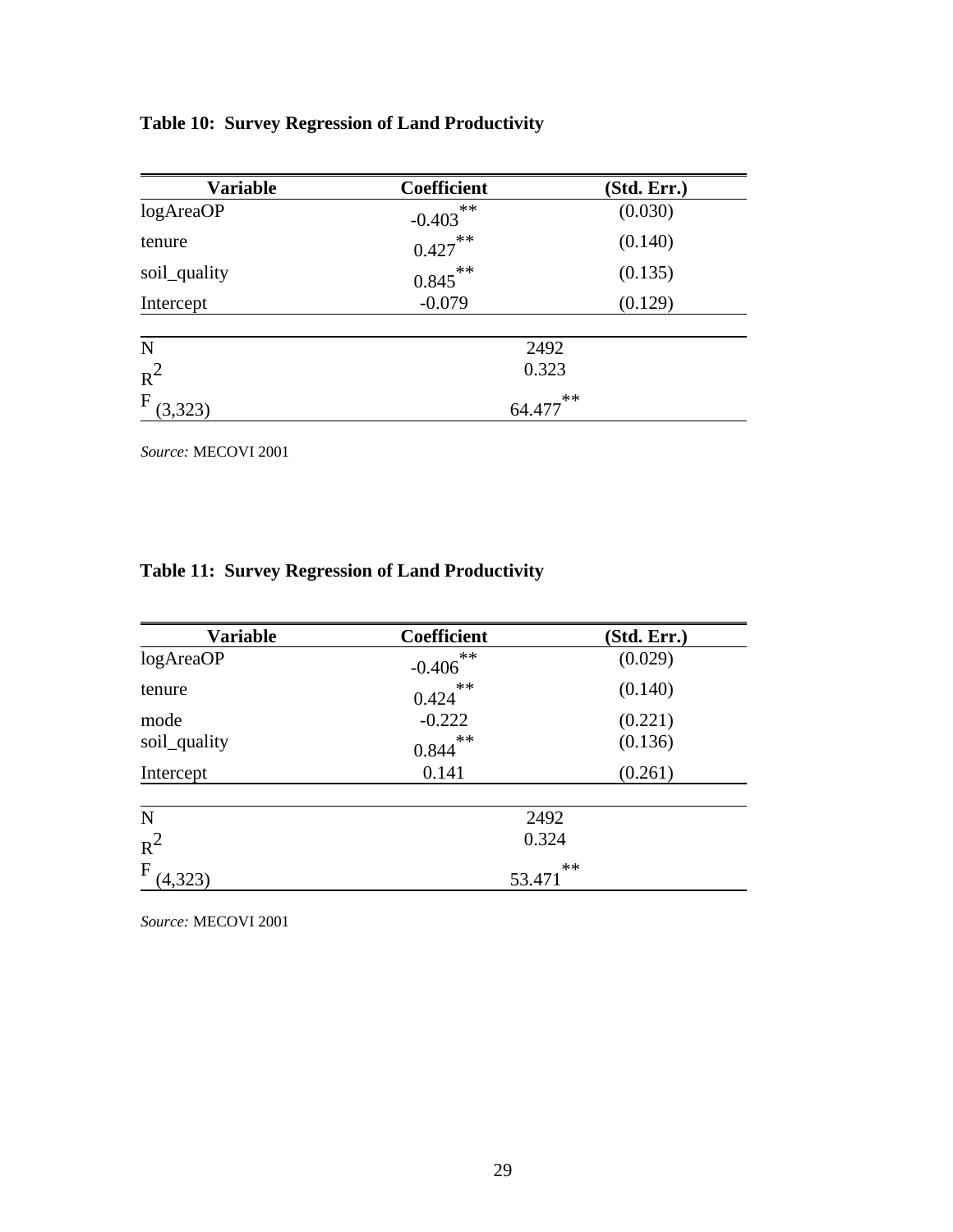| <b>Variable</b>           | <b>Coefficient</b>     | (Std. Err.) |
|---------------------------|------------------------|-------------|
| logAreaOP                 | **<br>$-0.477$         | (0.031)     |
| tenure                    | $-0.236$               | (0.170)     |
| logFemaleYears            | $0.131^{\dagger}$      | (0.068)     |
| logFemaleAge              | 0.198                  | (0.208)     |
| logMaleYears              | 0.018                  | (0.055)     |
| logMaleAge                | 0.108                  | (0.285)     |
| female_head               | **<br>$-0.277$         | (0.095)     |
| male_head                 | $-0.268$               | (0.124)     |
| <b>FLR</b>                | 0.073                  | (0.123)     |
| hhsize                    | **<br>0.035            | (0.009)     |
| logAssets                 | $0.130$ <sup>**</sup>  | (0.034)     |
| tech_ass_recvd            | ∗<br>0.181             | (0.089)     |
| cred_ass_recvd            | $\ast\ast$<br>0.248    | (0.076)     |
| mkt_ass_recvd             | 0.159                  | (0.208)     |
| mode                      | $-0.330^{\dagger}$     | (0.189)     |
| soil_quality              | $0.603***$             | (0.155)     |
| central                   | $\ast\ast$<br>$-0.283$ | (0.100)     |
| colonizacion              | 0.086                  | (0.083)     |
| frontera                  | $-0.041$               | (0.086)     |
| Intercept                 | $\ast\ast$<br>0.712    | (0.257)     |
| ${\bf N}$                 |                        |             |
|                           | 2492<br>0.395          |             |
| $R^2$                     |                        |             |
| $\mathbf{F}$<br>(19, 323) | 20.858                 |             |

**Table 12: Survey Regression of Land Productivity**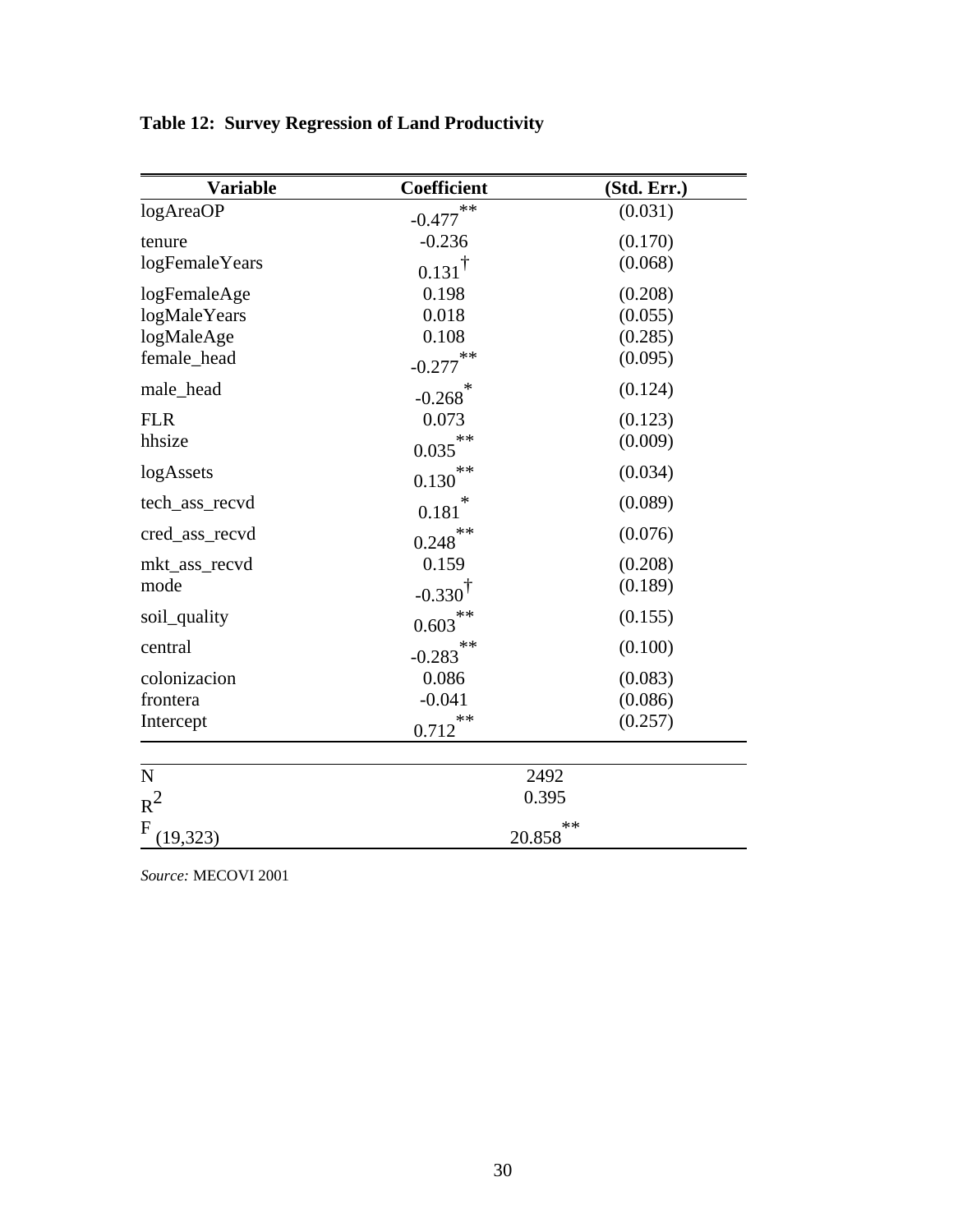| <b>Variable</b>            | Coefficient              | (Std. Err.) |
|----------------------------|--------------------------|-------------|
| logAreaOP                  | **<br>$-0.026$           | (0.003)     |
| logAOPSQR                  | $**$<br>0.009            | (0.001)     |
| tenure                     | **<br>$-0.126$           | (0.022)     |
| logFemaleYears             | 0.022                    | (0.009)     |
| logFemaleAge               | $-0.011$                 | (0.021)     |
| logMaleYears               | $\ast$<br>0.020          | (0.009)     |
| logMaleAge                 | $0.069$ **               | (0.023)     |
| female_head                | $-0.029$ <sup>T</sup>    | (0.016)     |
| male_head                  | **<br>$-0.059$           | (0.015)     |
| <b>FLR</b>                 | $-0.011$                 | (0.018)     |
| hhsize                     | **<br>$-0.008$           | (0.002)     |
| logAssets                  | $**$<br>0.009            | (0.002)     |
| tech_ass_recvd             | $-0.006$                 | (0.019)     |
| cred_ass_recvd             | $-0.008$                 | (0.016)     |
| mkt_ass_recvd              | 0.070                    | (0.049)     |
| mode                       | $-0.055^{\dagger}$       | (0.030)     |
| soil_quality               | $0.053^{*}$              | (0.026)     |
| central                    | ∗∗<br>$-0.072$           | (0.014)     |
| colonizacion               | $0.024$ <sup>T</sup>     | (0.014)     |
| frontera                   | $-0.023$                 | (0.015)     |
| Intercept                  | $\ast\ast$<br>0.397      | (0.038)     |
| $\mathbf{e}$               | $\underline{0.213}^{**}$ | (0.003)     |
| $\mathbf N$                | 2492                     |             |
| Log-likelihood             | $-198.438$               |             |
| $\mathbf{F}$<br>(20, 2472) | $**$<br>315.847          |             |

**Table 13: Tobit Regression of Nonparametric Technical Efficiency Measure**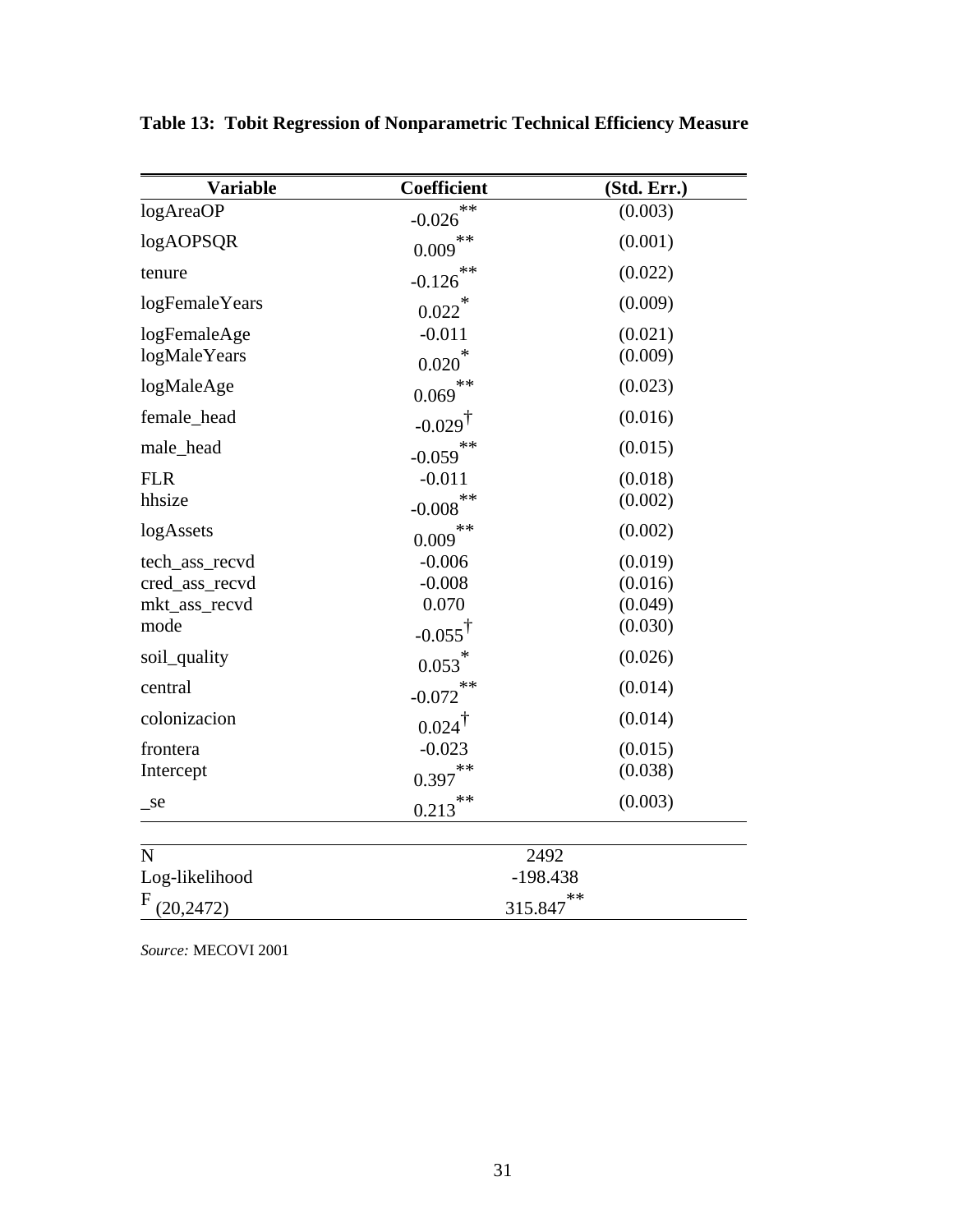| <b>Variable</b>            | Coefficient           | (Std. Err.) |
|----------------------------|-----------------------|-------------|
| logAreaOP                  | $**$<br>$-0.011$      | (0.002)     |
| logAOPSQR                  | **<br>$-0.002$        | (0.001)     |
| tenure                     | $-0.039$              | (0.017)     |
| logFemaleYears             | $0.012^{\dagger}$     | (0.007)     |
| logFemaleAge               | 0.033                 | (0.016)     |
| logMaleYears               | 0.005                 | (0.007)     |
| logMaleAge                 | 0.024                 | (0.017)     |
| female_head                | **<br>$-0.039$        | (0.012)     |
| male_head                  | $**$<br>$-0.046$      | (0.012)     |
| <b>FLR</b>                 | 0.004                 | (0.014)     |
| hhsize                     | $\ast\ast$<br>0.006   | (0.001)     |
| logAssets                  | $**$<br>0.017         | (0.002)     |
| tech_ass_recvd             | 0.007                 | (0.014)     |
| cred_ass_recvd             | 0.003                 | (0.012)     |
| mkt_ass_recvd              | 0.048                 | (0.037)     |
| mode                       | 0.019                 | (0.023)     |
| soil_quality               | **<br>0.075           | (0.020)     |
| central                    | $**$<br>$-0.070$      | (0.011)     |
| colonizacion               | 0.013                 | (0.011)     |
| frontera                   | ∗<br>$-0.024$         | (0.012)     |
| Intercept                  | **<br>0.454           | (0.029)     |
| $_{\rm e}$ se              | $\ast\ast$<br>0.163   | (0.002)     |
| $\mathbf N$                | 2492                  |             |
| Log-likelihood             | 608.729               |             |
| $\mathbf{F}$<br>(20, 2472) | $274.8$ <sup>**</sup> |             |

**Table 14: Tobit Regression of Stochastic Technical Efficiency Measure**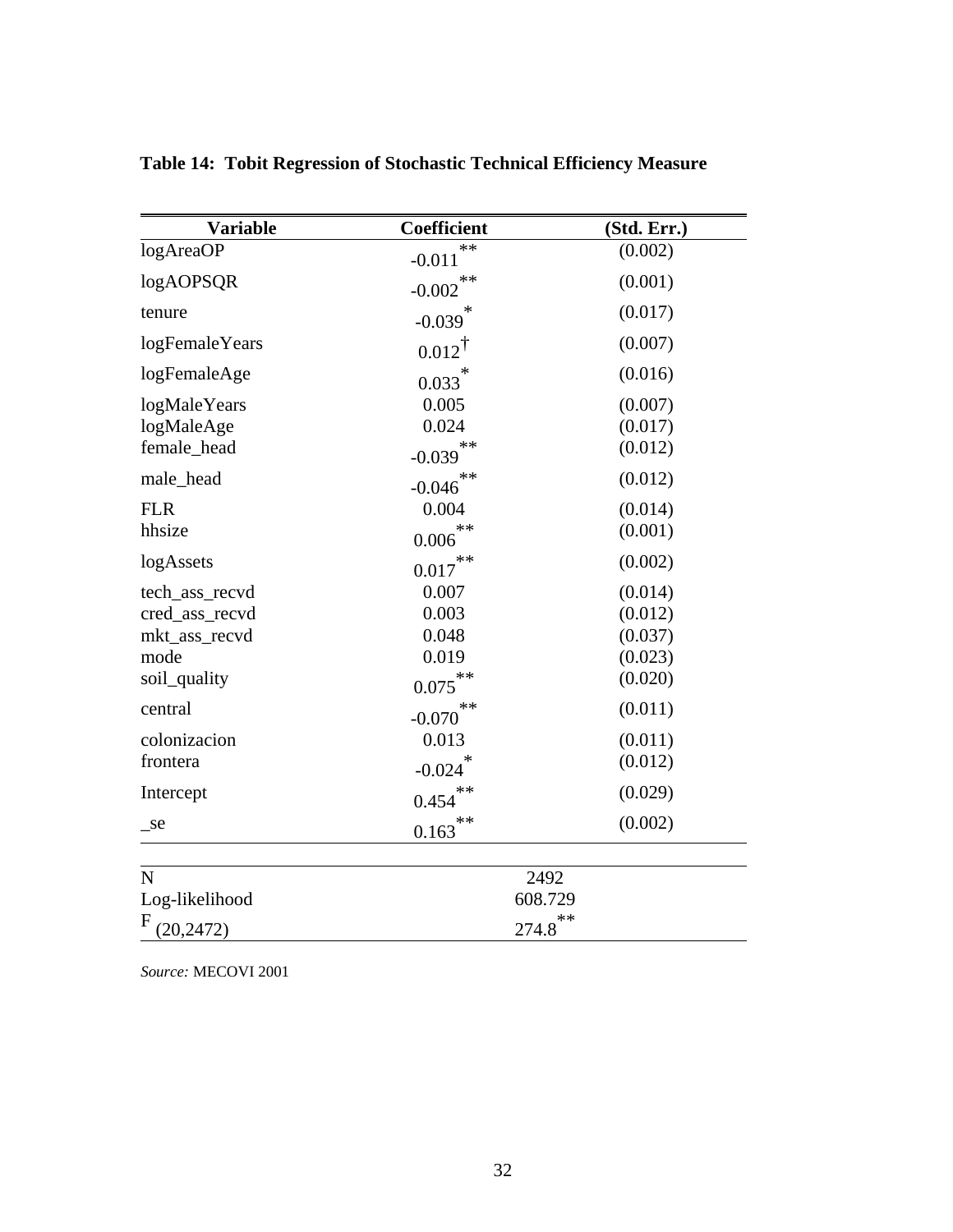### **APPENDIX**

### **Data**

The sources of the data for this dissertation are the following. First, the 1991 Censo Agropecuario, carried out by the Ministerio de Agricultura y Ganadería (MAG) of the government of Paraguay. The second is a listing of soil types and quality for each district of Paraguay, furnished by MAG. The third is a list of prices for agricultural products and capital equipment, obtained directly from MAG and from a 1991 MAG publication entitled *Costos de Producción*. The fourth and final data set is the MECOVI (Living Standards Measurement Survey) carried out by MAG in 2000–2001, and obtained for use in the World Bank project.

#### *1. Regions*

The Departamentos of Paraguay can be categorized into regions based on the history of agrarian policy and development, as well as geography and climate. The Central region, centered on Asunción, is the oldest region settled by Europeans in the country and is the most thickly settled area today. The departamentos that belong to this region are: Central, Cordillera, and Guairá. The farms in this region are, for the most part, quite small. Excess labor is absorbed into the urban informal and industrial sectors. The next region is characterized by the minifundia/latifundia pattern of agrarian structure, with many small farms and relatively few very large farms, and by long term European occupation. The Minifundia region includes the departamentos of Paraguarí, Caazapá, Concepción, Misiones, and Ñeembucú. The next region is similar in structure to the Minifundia zone. The difference is that this region was settled under the colonization policy of the 1960s. The Colonización region includes San Pedro and Caaguazú. The Minifundia and Colonización zones are characterized by intense land conflicts. The agricultural frontier region is characterized by both immigration from Brazil, Argentina, Germany, and Japan, as well as by highly mechanized capitalist agriculture. It is also the scene of the greatest peasant differentiation, the highest land rents, least nonfarm employment opportunities, and, as a result of these pressures, the most intense struggles over land. The Frontera zone includes Alto Paraná, Amambay, Canindeyú, and Itapúa. The final region is the arid western half of the country, the Chaco. The Chaco includes Alto Paraguay, Boquerón, Chaco, Nueva Asunción, and Presidente Hayes (Carter and Galeano 1995).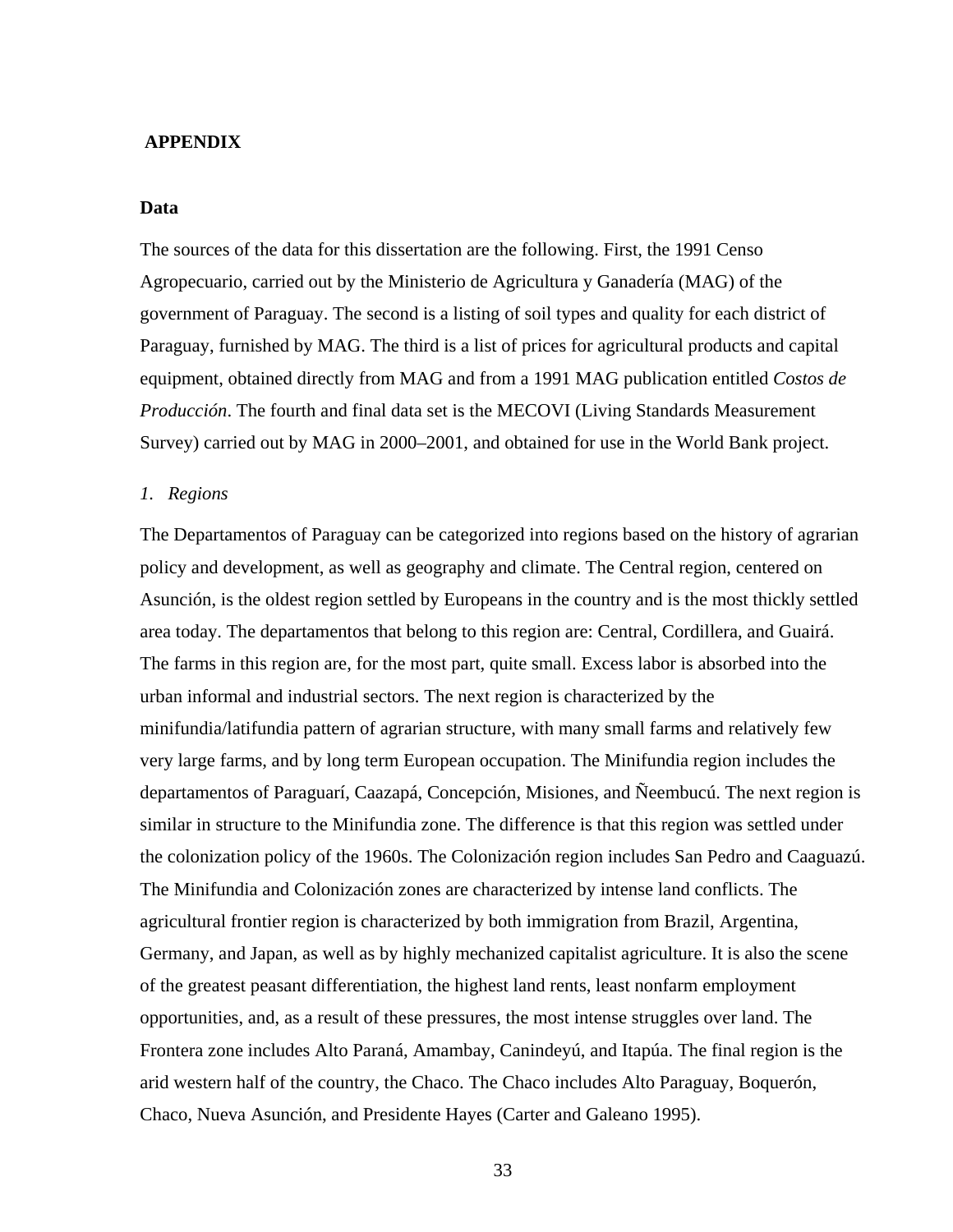### *2. Soil Quality*

The soil quality index I will use in these papers is one I obtained from MAG in 1998. It includes, for most of the districts of the country, a comprehensive list of soil types found in the district, the percent of that district in which the soil type is found, and an index of that soil type's quality. I generate my soil quality index by taking a weighted average of the soil quality index for each district:

$$
Q_D = \sum P_D T Q_T \tag{5}
$$

where  $Q_D$  is the soil quality index for the district,  $P_D T$  is the percentage of a district's land area of a particular soil type, and  $Q_T$  is the quality of that soil type. The resulting index is a number between zero and one, with higher values indicating a greater average soil quality for that district.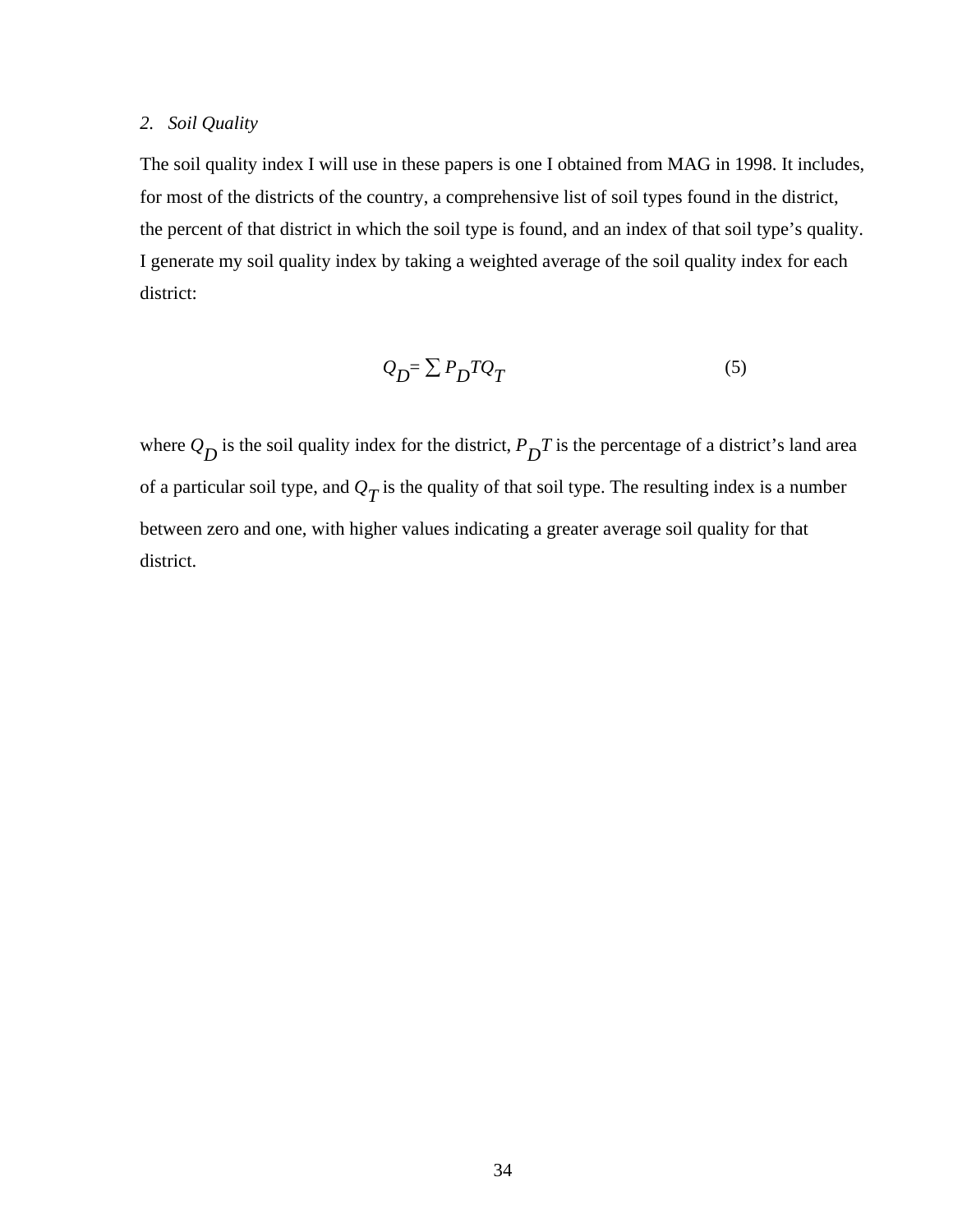#### **REFERENCES**

- Aigner, D. J. and S.-F. Chu. 1968. "On Estimating The Industry Production Function." *American Economic Review* 58(4): 826–839.
- Ball, R. and L. Pounder. 1996. "'Efficient But Poor' Revisited." *Development and Cultural Change* 44(4): 753–60.
- Banker, R. D., A. Charnes, and W. W. Cooper. 1984. "Some Models For Estimating Technical And Scale Efficiencies In Data Envelopment Analysis." *Management Science* 30(9): 1078–1092.
- Barrett, C. B. 1996. "On Price Risk And The Inverse Farm Size-Productivity Relationship." *Journal of Development Economics* 51(2): 193–215.
- Benjamin, D. 1995. "Can Unobserved Land Quality Explain The Inverse Productivity Relationship?" *Journal of Development Economics* 46(1): 51–84.
- Bhalla, S. S. and P. Roy. 1988. "Mis-Specification In Farm Productivity Analysis: The Role Of Land Quality." *Oxford Economic Papers* 40(1): 51–73.
- Binswanger, H. P., K. Deininger, and G. Feder. 1995. "Power, Distortions, Revolt And Reform In Agricultural Land Relations." in J. Behrman & T. Srinivasan (eds.) *Handbook of Development Economics*, Vol. III. Amsterdam: Elsevier Sciences B.V.
- Boyce, J. K. 1987. *Agrarian Impasse in Bengal: Institutional Constraints to Technological Change.* Oxford: Oxford University Press.
- Byiringiro, F. and T. Reardon. 1996. "Farm productivity in Rwanda: Effects of farm size, erosion, and soil conservation investments." *Agricultural Economics* 15(2): 127–136.
- Carter, M. R. 1984. "Identification of the inverse relationship between farm size and productivity: A analysis of peasant agricultural production." *Oxford Economic Papers* 36(1): 131–145.
- Carter, M. R. and L. A. Galeano. 1995. *Campesinos, Tierra Y Mercado.* Madison, WI: Land Tenure Center .
- Carter, M. R. and K. D. Wiebe. 1990. "Access To Capital And Its Impact On Agrarian Structure And Productivity In Kenya." *American Journal of Agricultural Economics* 72(5): 1146– 1150.
- Chavas, J.-P. and M. Aliber. 1993. "An Analysis Of Economic Efficiency In Agriculture: A Nonparametric Approach." *Journal of Agricultural and Resource Economics* 18(1): 1– 16.
- Cooper, W. W., L. M. Seiford, and K. Tone. (2000), *Data Envelopment Analysis: A Comprehensive Text with Models, Applications, References and DEA-Solver Software.* Boston: Kluwer Academic Publishers .